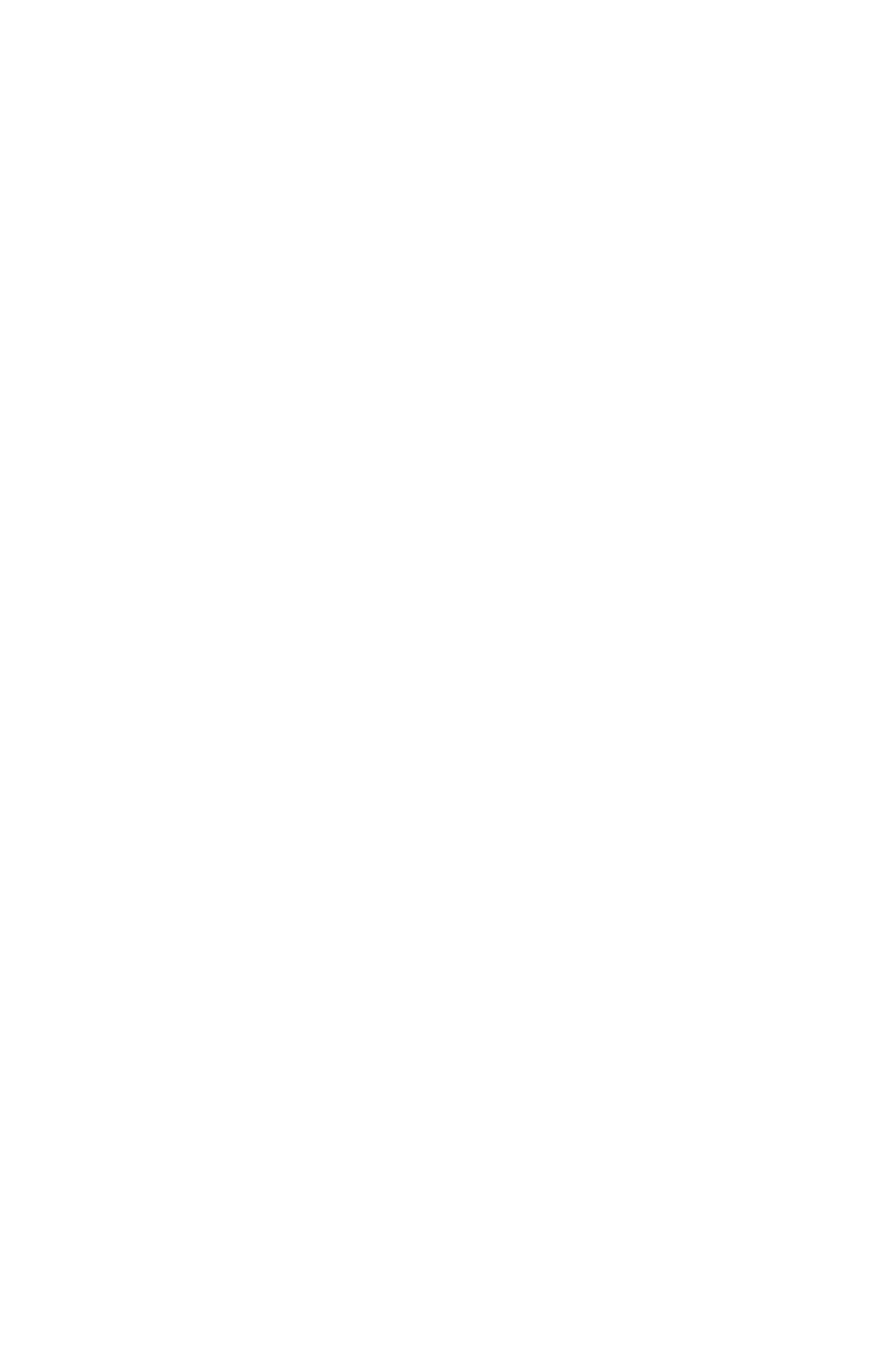## **Single Premium Creditor's Group Insurance**

This Product Guide and Certificate of Insurance (together, the "Product Guide") describes the optional and voluntary insurance coverage for which you have enrolled and also acts as your certificate of insurance.

Please read it together with a copy of your completed Insurance Enrolment provided to you by the Group Policyholder.

This Product Guide contains important information about your insurance, including terms and conditions which may exclude, restrict or limit your coverage or benefits. This Product Guide includes information on the insurance coverage available under the Group Policy.

A summary of the principal provisions of the Group Policy is outlined in the following pages. If there is any conflict between the terms and conditions of the Product Guide and those described in the Group Policy, the terms and conditions of the Group Policy shall govern.

In this Product Guide, certain words and phrases have specific meanings. These terms are explained under the heading "Definitions" and in other places throughout this document.

For the purpose of this Product Guide, the terms "you" and "your" reference each individual:

- a) who is a natural person (or persons); and
- b) who is named on the Insurance Enrolment and is eligible for insurance under the Group Policy; and
- c) who has (or have) obtained a Loan or Lease with the Creditor:
	- i) for which they are liable and have a legal obligation to repay, either in whole or in part, as a borrower, co-borrower, lessee, co-lessee, co-signer, guarantor or endorser; or
	- ii) in the case of a Business, have a legal obligation to repay the Loan or Lease to the Group Policyholder either as a Business owner, key person, or any person associated with the Business who is obligated to the debt; and
- d) for whom we have received the Single Premium; and
- e) to whom we have issued a Product Guide.

The terms "we", "us", "our", "Co-operators" and "Co-operators Life" refer to the Co-operators Life Insurance Company.

You may, at any time, request a copy of the Group Policy and any amendments made to it by contacting the Group Policyholder.

Please read this carefully and keep it in a safe place. You may need to refer to it later if you have questions about your insurance or if you need to make a claim.

## **Questions**

#### **About Your Insurance**

If you have any questions about your insurance, please contact the Administrator, LGM Financial Services Inc. at 1.866.287.6200.

#### **About Your Loan or Lease**

If you have any questions about your Loan or Lease, please contact the Creditor shown on your Insurance Enrolment.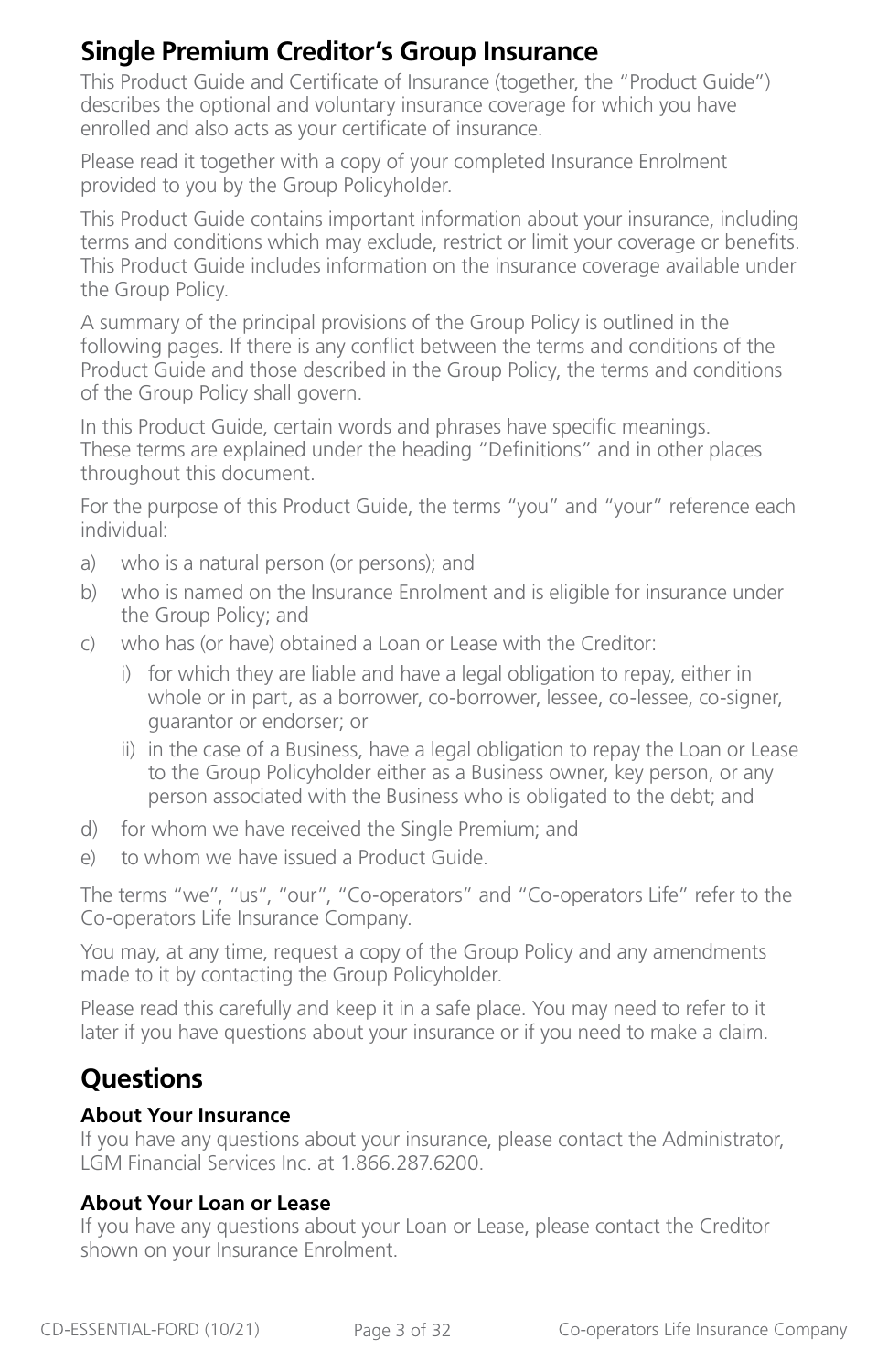# **Table of Contents**

| EXCLUSIONS: When Your Life Insurance Benefit Will Not Be Paid  11      |  |
|------------------------------------------------------------------------|--|
| Disability Insurance <b>Manual According to the Contract Office</b> 12 |  |
|                                                                        |  |
|                                                                        |  |
|                                                                        |  |
| EXCLUSIONS: When Your Disability Benefit Will Not Be Paid  14          |  |
|                                                                        |  |
|                                                                        |  |
|                                                                        |  |
| Refinancing Your Loan Or Lease While On Disability  16                 |  |
|                                                                        |  |
|                                                                        |  |
|                                                                        |  |
|                                                                        |  |
|                                                                        |  |
|                                                                        |  |
|                                                                        |  |
|                                                                        |  |
|                                                                        |  |
|                                                                        |  |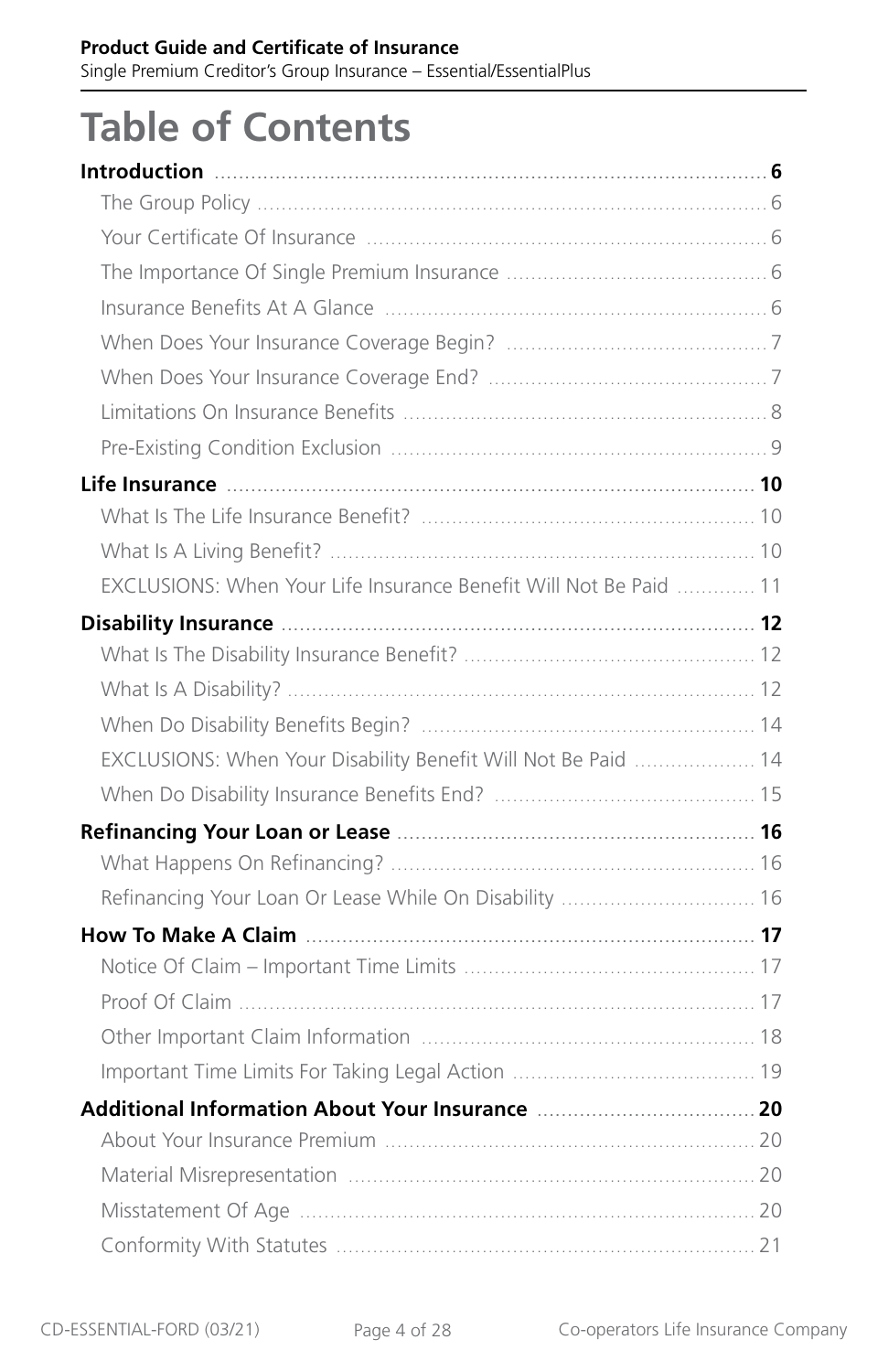#### **Product Guide and Certificate of Insurance**

Single Premium Creditor's Group Insurance – Essential/EssentialPlus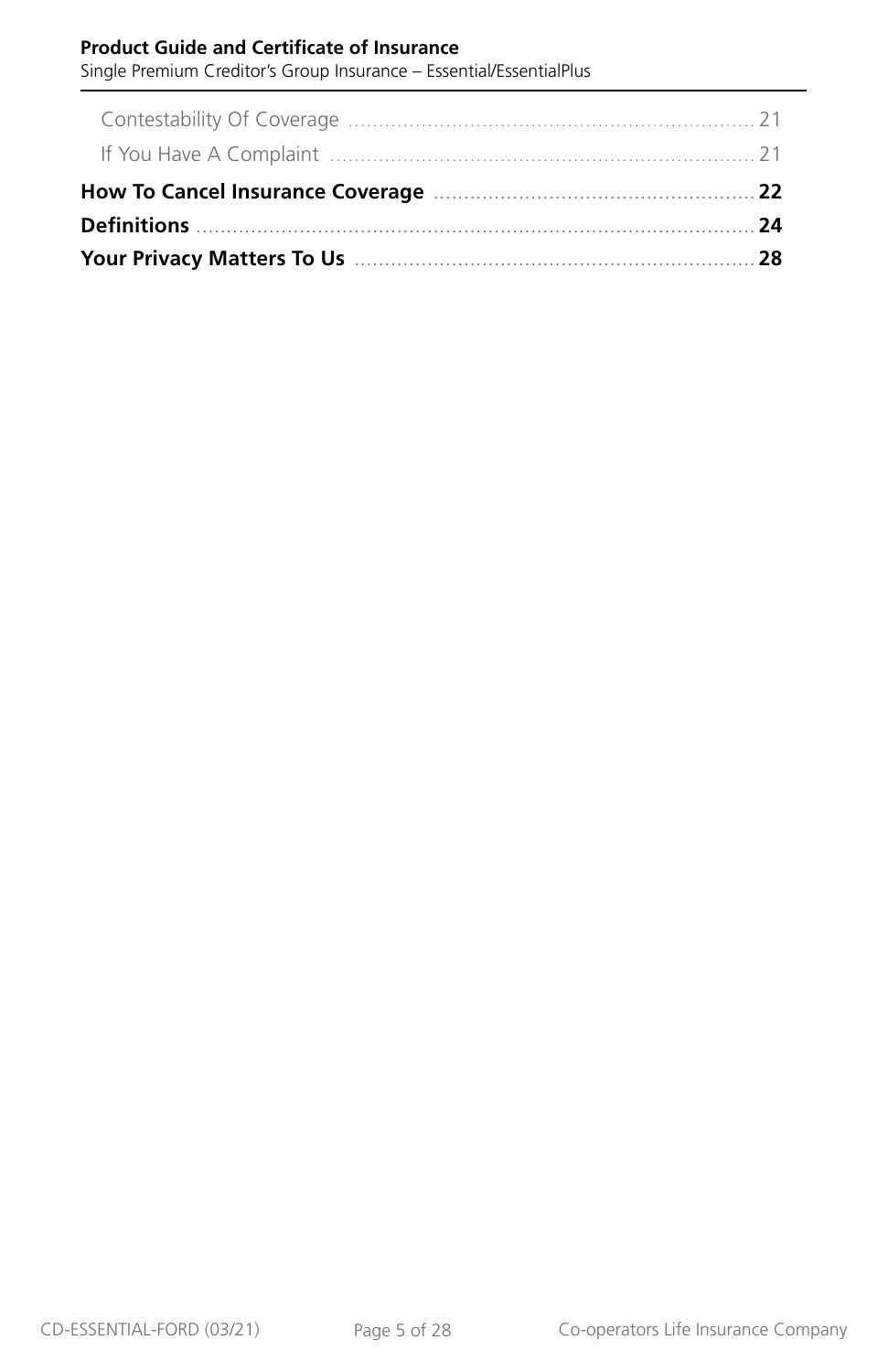## <span id="page-5-0"></span>**Introduction**

## **The Group Policy**

Co-operators Life Insurance Company has issued a creditor's group insurance policy to the Group Policyholder specified on your Insurance Enrolment. The Group Policy provides creditor's group insurance, as described in this Product Guide, to eligible borrowers or lessees of the Group Policyholder who enrol and pay the required Single Premium.

The Group Policy and this Product Guide are non – participating. This means your insurance coverage has no cash value and pays no dividends.

## **Your Certificate Of Insurance**

You are receiving this Product Guide because you chose to enrol for optional and voluntary insurance available to you under the Group Policy. It acts as your Certificate of Insurance and, along with your Insurance Enrolment is proof of your coverage under the Group Policy.

The terms and conditions of your insurance are found in:

- your Insurance Enrolment;
- this Product Guide; and
- the Group Policy and any amendments.

All rights and obligations under the Group Policy will be governed by the laws of Canada and the provincial jurisdiction in which you reside at time of enrolment.

You have the right to examine and obtain a copy of the Group Policy and certain other written statements or records you have submitted to us (if any), subject to certain access limitations.

## **The Importance Of Single Premium Insurance**

The Single Premium Creditor's Group Insurance underwritten by Co-operators is an optional and voluntary insurance product which offers security during times of financial hardship caused by certain life events.

If the information you provided upon enrolment is complete and accurate, insurance benefits will be payable, subject to the applicable terms, conditions and exclusions, as set out in this Product Guide.

## **Insurance Benefits At A Glance**

- **Life insurance:** Pays the Negative Equity on your Insured Loan/Lease if you die.
- **Disability insurance:** Covers your Insured Monthly Benefit if you become Totally Disabled.

### **Payment Of Insurance Benefits**

If payable, insurance benefits will be paid to the Creditor who will apply the benefits towards the Outstanding Balance of your Insured Loan/Lease or otherwise to your credit.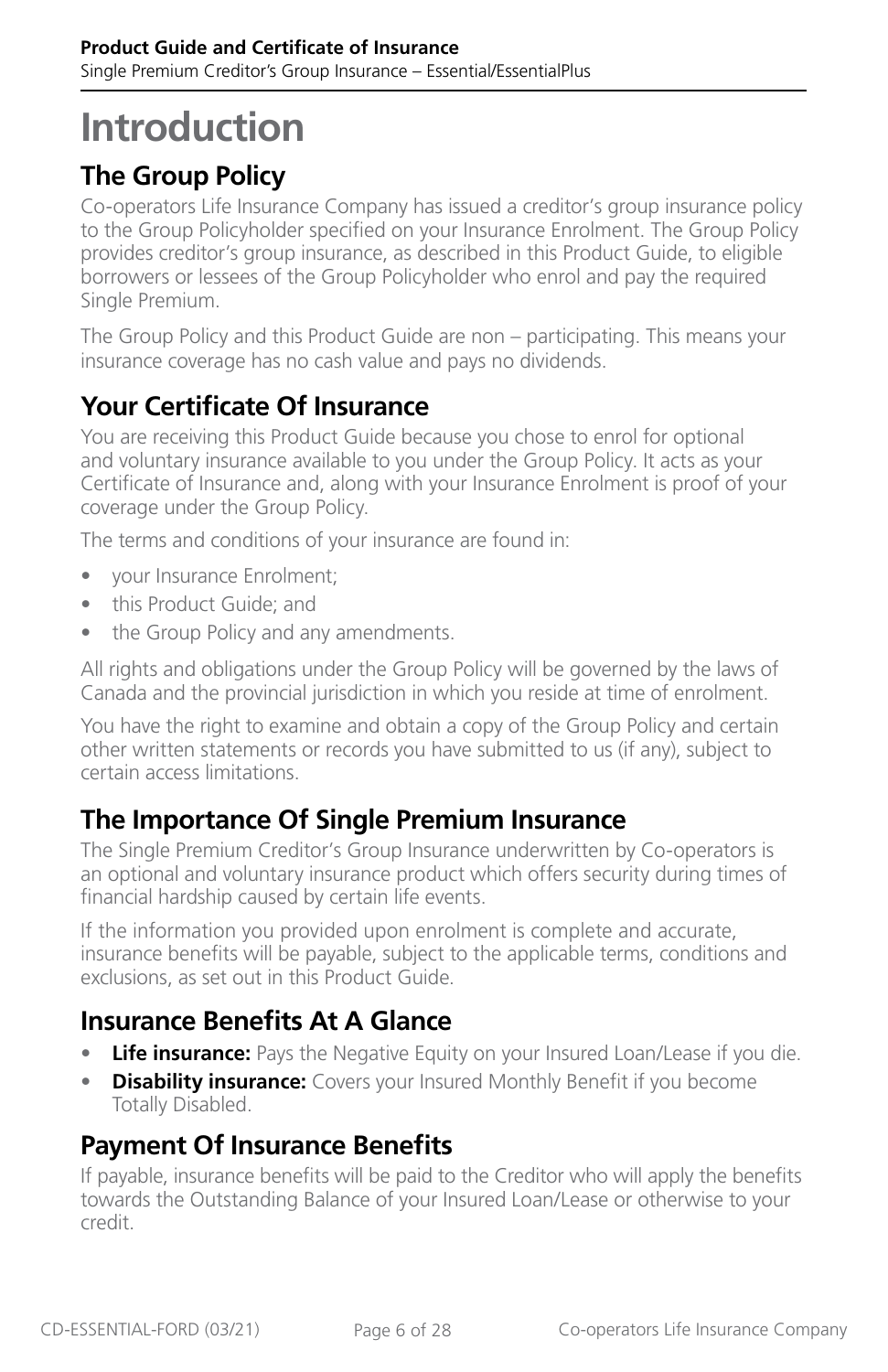<span id="page-6-0"></span>Single Premium Creditor's Group Insurance – Essential/EssentialPlus

### **Eligibility Requirements – All Insurance**

*NOTE: You must meet the eligibility requirements explained below. If you do not, you will not have any insurance coverage under this Product Guide.*

You are eligible to enrol for life insurance (which includes living benefit), and disability insurance on your Loan or Lease if, as of the Effective Date of Insurance shown on your Insurance Enrolment:

- you are a Canadian resident and living in Canada at least six months of the year;
- you have a legal obligation to repay your Loan or Lease to the Creditor, either as a borrower or lessee, co- borrower or co-lessee, co-signer, guarantor or endorser;
- you have a legal obligation to repay your Loan or Lease to the Creditor either as a Business owner, key person, or any person associated with the Business who is obligated to the debt;
- your age is within the "Minimum/Maximum Eligibility Age", as shown on your Insurance Enrolment; and
- you have not made a claim for a living benefit under any creditor's group insurance policy or certificate of insurance issued by us.

## **When Does Your Insurance Coverage Begin?**

Your Effective Date of Insurance for Single Premium Creditor's Group Insurance coverage begins on the Effective Date of Insurance as stated on your Insurance Enrolment.

## **When Does Your Insurance Coverage End?**

All insurance coverage, that is, life insurance (including living benefit), and disability insurance coverage, for which you have enrolled, will end on the earlier of the following:

- a) the expiry of the "Maximum Term of Insurance", as shown on your Insurance Enrolment;
- b) the date you reach the "Coverage Termination Age" as shown on your Insurance Enrolment;
- c) the expiry of insurance, as shown on your Insurance Enrolment;
- d) the date we receive your written cancellation request, or, where insurance coverage is provided for more than one person, the date we receive a written cancellation request from all Insureds;
- e) the date your Insured Loan/Lease is paid in full, Refinanced, discharged or assumed by another person;
- f) the date your Loan or Lease expires or is cancelled;
- g) the date you are released, by operation of law, from your legal obligation to repay your Insured Loan/Lease (whether upon discharge from bankruptcy or otherwise);
- h) the date you transfer or assign your Insured Loan/Lease to a creditor other than the Creditor;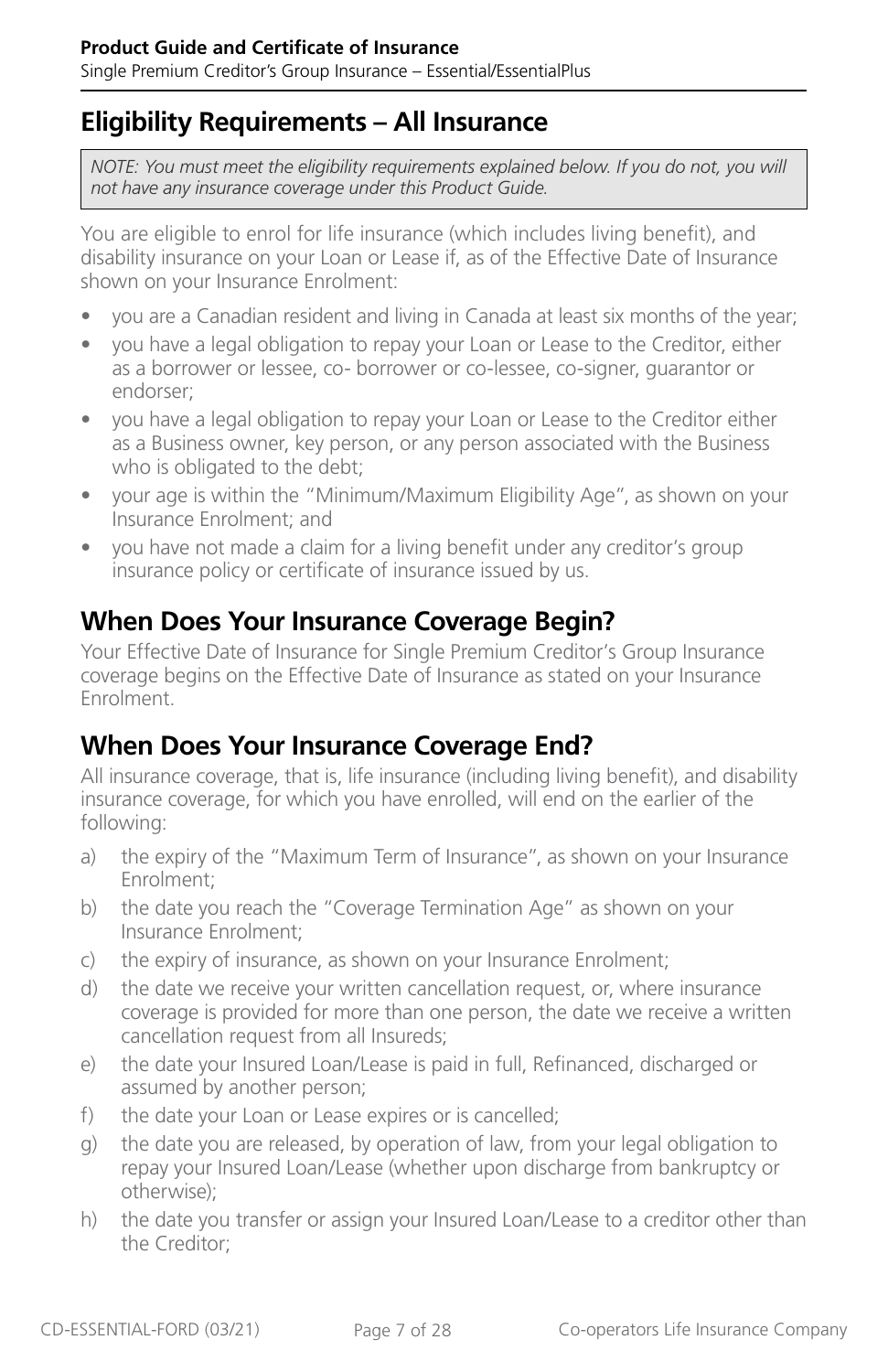- <span id="page-7-0"></span>i) the date you have missed more than six consecutive monthly payments, on your Loan/Lease;
- j) the date we pay a life insurance benefit or living benefit under this Product Guide;
- k) the date the Group Policy is terminated in accordance with its terms;
- l) you or your estate representative not providing us with notice and proof of your claim within the time limits specified in this Product Guide; or
- m) the date of your death.

## **Limitations On Insurance Benefits**

For all insurance, there are limits on the total amount of insurance you can obtain and how long your insurance will remain in force. For disability insurance, there are also limits on how long we will pay benefits if a claim is made. The amount of insurance coverage on your Loan or Lease may be less than your Loan/Lease Amount Excluding Insurance.

**Maximum Benefit Period Per Occurrence** means the maximum limit on the total number of months for which we will pay disability insurance benefits for a single claim, as shown on your Insurance Enrolment.

**Maximum Insurance Available (excluding insurance premium)** means the maximum limit on the amount of life insurance coverage we will issue for any Loan or Lease as shown on your Insurance Enrolment.

**Maximum Monthly Benefit Payable** means the maximum limit on the monthly amount of disability insurance benefits we will pay for any Loan or Lease, as shown on your Insurance Enrolment.

**Maximum Term of Insurance** means the maximum period of time of which we will provide insurance on any Loan or Lease, as shown on your Insurance Enrolment.

*NOTE: Maximum Term of Insurance may be less than the term of your Loan or Lease. This means that when the Maximum Term of Insurance expires, your insurance coverage will end, and we will not pay any benefits after that time. If the term of your Loan or Lease is longer than the Maximum Term of Insurance, you may enrol for new insurance coverage when the Maximum Term of Insurance expires. Please refer to the heading Refinancing Your Loan or Lease for additional information.*

Your Loan or Lease will not be insured for the full duration of the Loan or Lease term if:

- the term of your Loan or Lease extends beyond the "Coverage Termination Age" shown on your Insurance Enrolment; or
- the disbursement of funds for your Loan or Lease is after your Effective Date of Insurance.

Once your insurance coverage has expired, we will not pay any benefits after that time.

If your "Loan/Lease Payment Excluding Insurance" is greater than the Maximum Monthly Benefit Payable amount shown on your Insurance Enrolment, your Insured Monthly Benefit will be capped at the Maximum Monthly Benefit Payable amount.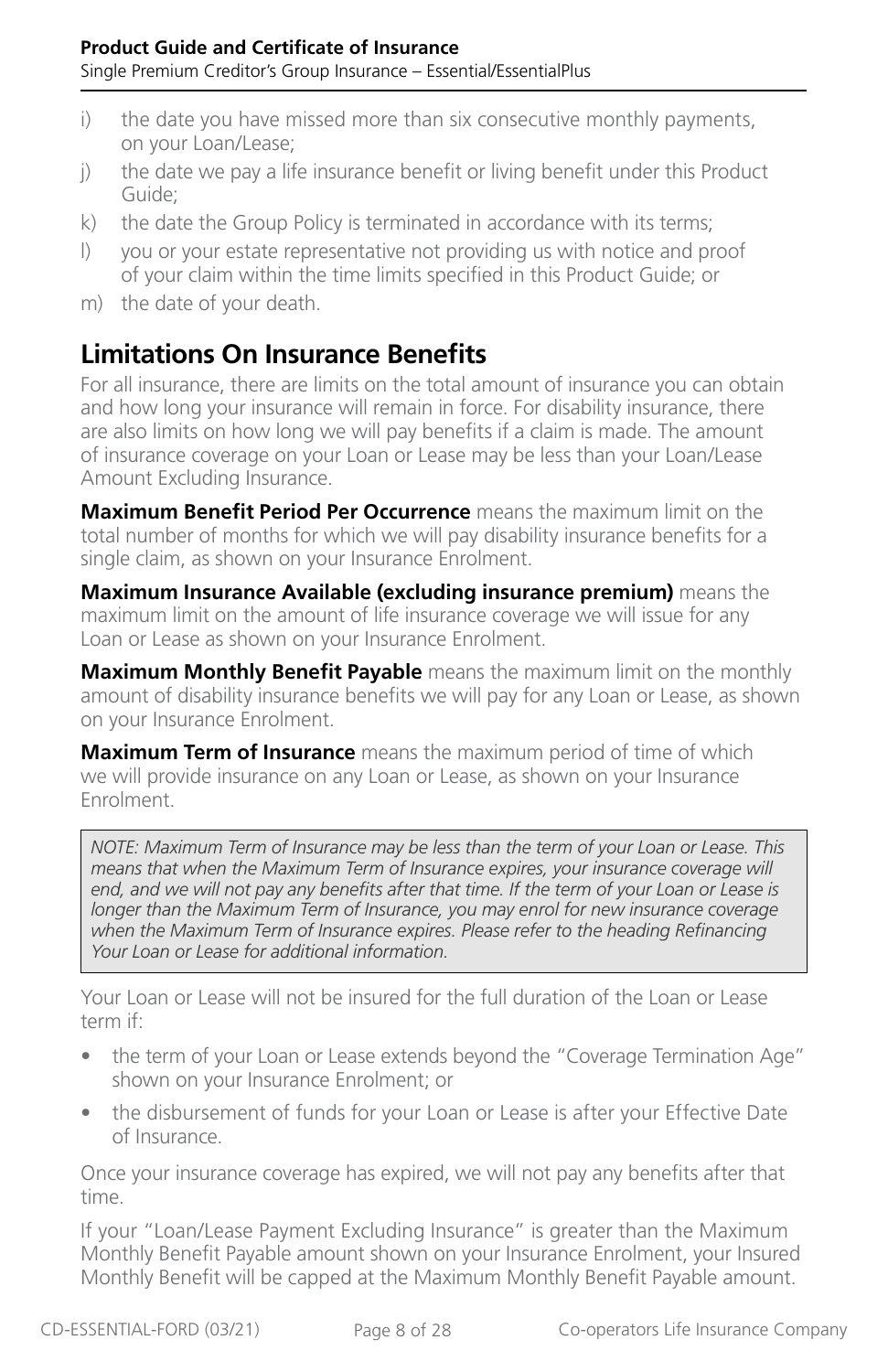<span id="page-8-0"></span>This capped insured coverage amount will be used to calculate the Single Premium and pay insurance benefits at the time of claim.

## **Pre-Existing Condition Exclusion**

*NOTE: We will not pay any insurance benefits or refund your Single Premium if your life, living benefit, or Total Disability claim results directly or indirectly from, or is in any way related to, a Pre-Existing Condition.*

A **Pre-Existing Condition** is any illness, disease, bodily injury, condition or symptom (regardless of whether or not a Diagnosis has been made) for which you sought or received, or a prudent person would have sought or received, Medical Advice or Treatment within the specified Pre-Existing Condition Exclusion Period as shown on your Insurance Enrolment, immediately preceding the Effective Date of Insurance.

For this definition of Pre-Existing Condition:

- **Medical Advice** or **Treatment** means consultation with any Licensed Physician or registered Health Care Practitioner. This includes, but is not limited to, medical or paramedical treatment and investigative tests, taking pills or any prescription medication, or receiving injections, for any condition related to the illness, disease or bodily injury for which you have made a claim.
- **Heath Care Practitioner** means a person lawfully entitled to provide insured health services, as defined under the Canada Health Act.

#### **How Does The Pre-Existing Condition Exclusion Work?**

If you had symptoms or were treated for a medical condition within a specified period of time before your insurance coverage began, we will not pay any insurance benefits if your life, living benefit or Total Disability claim occurs within a specified period of time after your insurance coverage began. These specified periods of time are shown together on your Insurance Enrolment as the Pre-Existing Condition Exclusion Period.

#### *For Example:*

Your Pre-Existing Condition Exclusion Period shown on your Insurance Enrolment is "6/6". You had symptoms and were treated for a heart condition five months before your coverage began. If your life, living benefit or Totally Disability claim occurred as a result of your heart condition, and your coverage had been in effect for less than six full months, we would not pay insurance benefits.

However, as long as you met all eligibility requirements for enrolment on the Effective Date of Insurance shown on your Insurance Enrolment, we would pay insurance benefits if your life, living benefit or Totally Disability claim occurred as a result of your heart condition, any time after your coverage has been in effect for six full months.

If your claim for disability insurance benefits was denied due to a Pre-Existing Condition, your insurance would remain in effect and continue.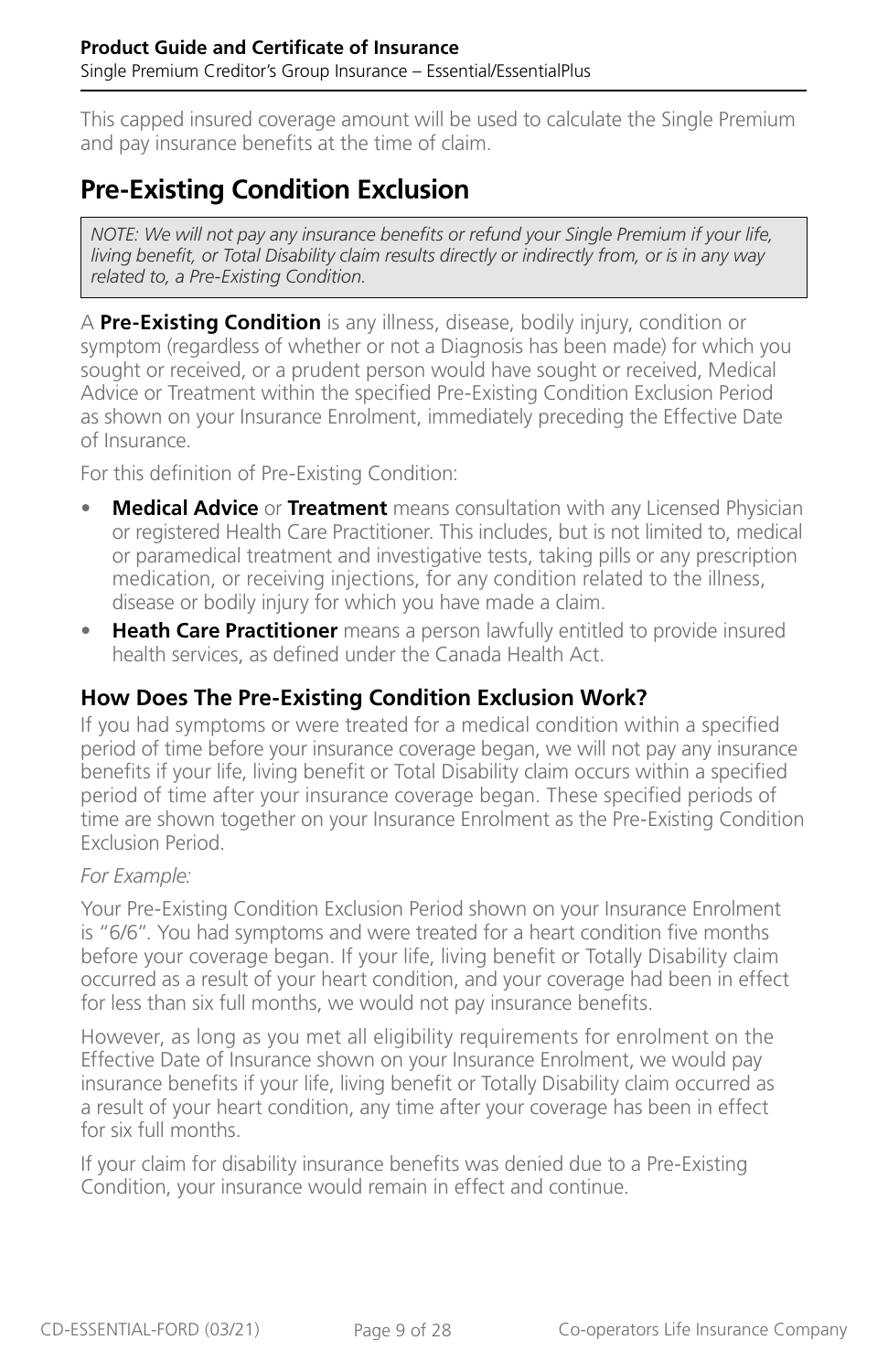#### <span id="page-9-0"></span>**Product Guide and Certificate of Insurance** Single Premium Creditor's Group Insurance – Essential/EssentialPlus

#### **Pre-Existing Condition Exclusion Period**

The Pre-Existing Condition exclusion applies during the Pre-Existing Condition Exclusion Period shown on your Insurance Enrolment. We would pay insurance benefits if, after the Pre-Existing Condition Exclusion Period expired, your life, living benefit, or Total Disability claim was related to a Pre-Existing Condition.

# **Life Insurance**

## **What Is The Life Insurance Benefit?**

If you have enrolled for insurance coverage and you meet the terms and conditions of this Product Guide, when you die, we will pay a life insurance benefit to the Creditor. The life insurance benefit will be calculated by the Administrator and will be equal to the Negative Equity as of the date of your death.

**Negative Equity** means the difference between the Outstanding Balance of your insured Loan/Lease and the average wholesale Canadian black book value of your vehicle.

The Negative Equity calculation is subject to the Maximum Insurance Available (excluding insurance premium); as shown on your Enrolment.

We will also pay Accrued Interest on the Outstanding Balance of your Insured Loan/Lease as well as Settlement Interest to the Creditor.

*NOTE: If the Negative Equity calculation is equal to zero, no life insurance benefit is payable.*

This life insurance benefit is subject to the limitations and exclusions described in this Product Guide.

## **What Is A Living Benefit?**

If you have enrolled for insurance coverage and meet the terms and conditions of this Product Guide, then you are eligible for the living benefit.

If you are Diagnosed with a terminal illness (your life expectancy from that terminal illness is 12 months or less) as determined by a Licensed Physician we consider appropriate to make such a Diagnosis, you are eligible to make a living benefit claim.

*NOTE: A living benefit claim must be made prior to death occurring.*

We will pay an insurance benefit to the Creditor. The living benefit amount will be calculated by the Administrator and will be equal to the Negative Equity as of the date of your Diagnosis of your terminal illness.

**Negative Equity** means the difference between the Outstanding Balance of your Insured Loan/Lease and the average wholesale Canadian black book value of your vehicle.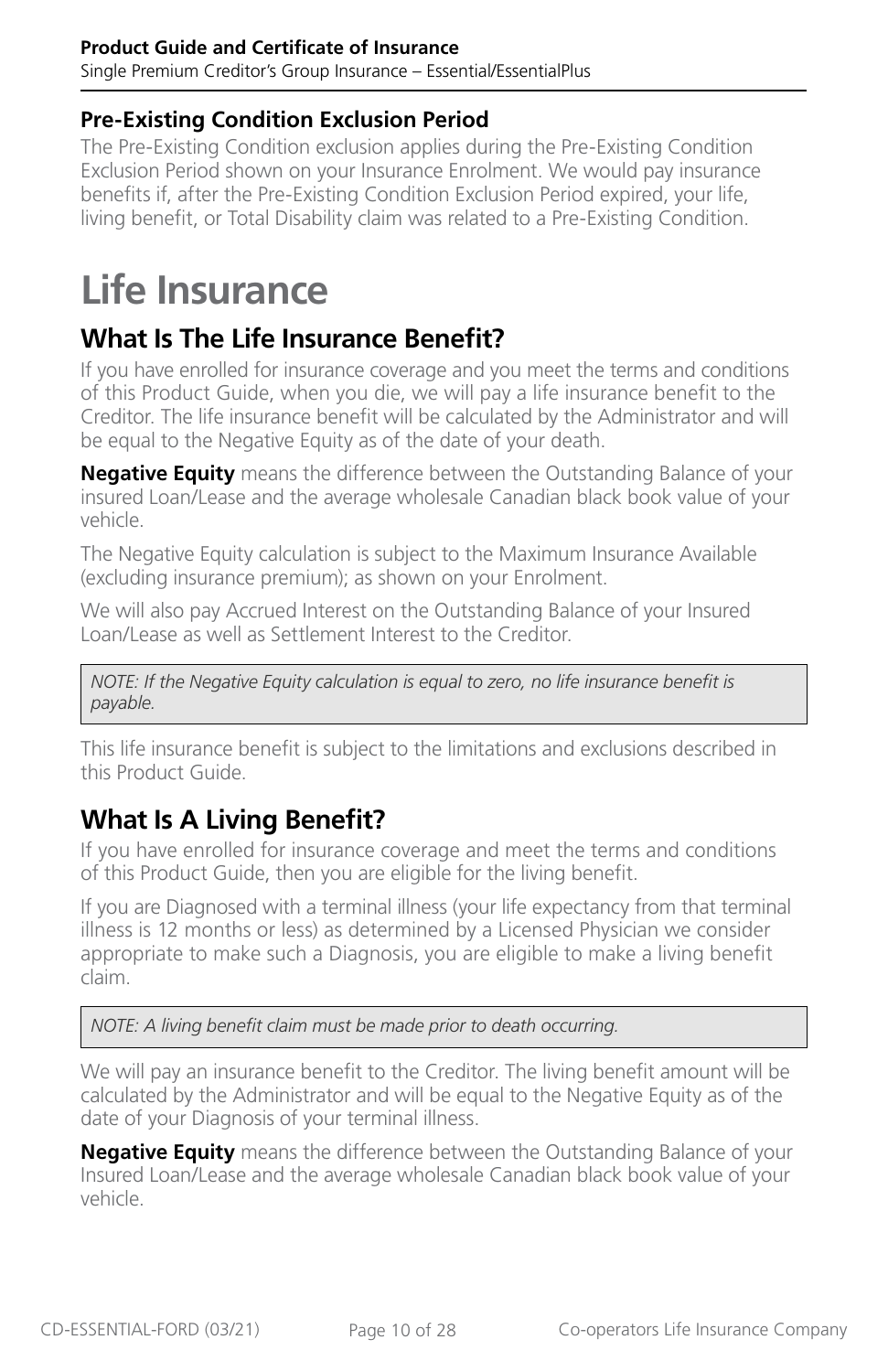<span id="page-10-0"></span>The Negative Equity calculation is subject to the Maximum Insurance Available (excluding insurance premium); and the living benefit payable will not exceed the "Amount of Insured Loan or Lease (including financed insurance premium)" as shown on your Insurance Enrolment.

We will also pay Accrued Interest on the Outstanding Balance of your Insured Loan/Lease, as well as Settlement Interest to the Creditor.

*NOTE: If the Negative Equity calculation is equal to zero, no living benefit is payable.*

This living benefit is subject to the limitations and exclusions described in this Product Guide.

### **EXCLUSIONS: When Your Life Insurance Benefit Will Not Be Paid**

The life insurance benefit or living benefit is not payable if your cause of loss results directly or indirectly from or is in any way related to:

- any Pre-Existing Condition;
- you committing Suicide within two years after the Effective Date of Insurance (applicable to life insurance benefit only);
- your committing or attempting to commit a criminal offence;
- you using or ingesting any drug, alcohol, poisonous substance, intoxicant and/or narcotic other than as prescribed and administered by or in accordance with the instruction of a Licensed Physician;
- your operation or control of any motorized vehicle or watercraft with blood alcohol concentration in excess of legal limits in the applicable jurisdiction; or
- you or your estate representative not providing us with notice and proof of your claim within the time limits specified in this Product Guide.

**Suicide** means we will not pay a life insurance benefit if, within two years after the Effective Date of Insurance shown on your Insurance Enrolment, you die as a result of attempting to take your own life, regardless of your state of mind and whether you are aware or not of the result of your actions. If this happened, we would consider your insurance cancelled and we would pay a partial refund of your Single Premium as set out under the heading: Refund Of Premium On Cancellation.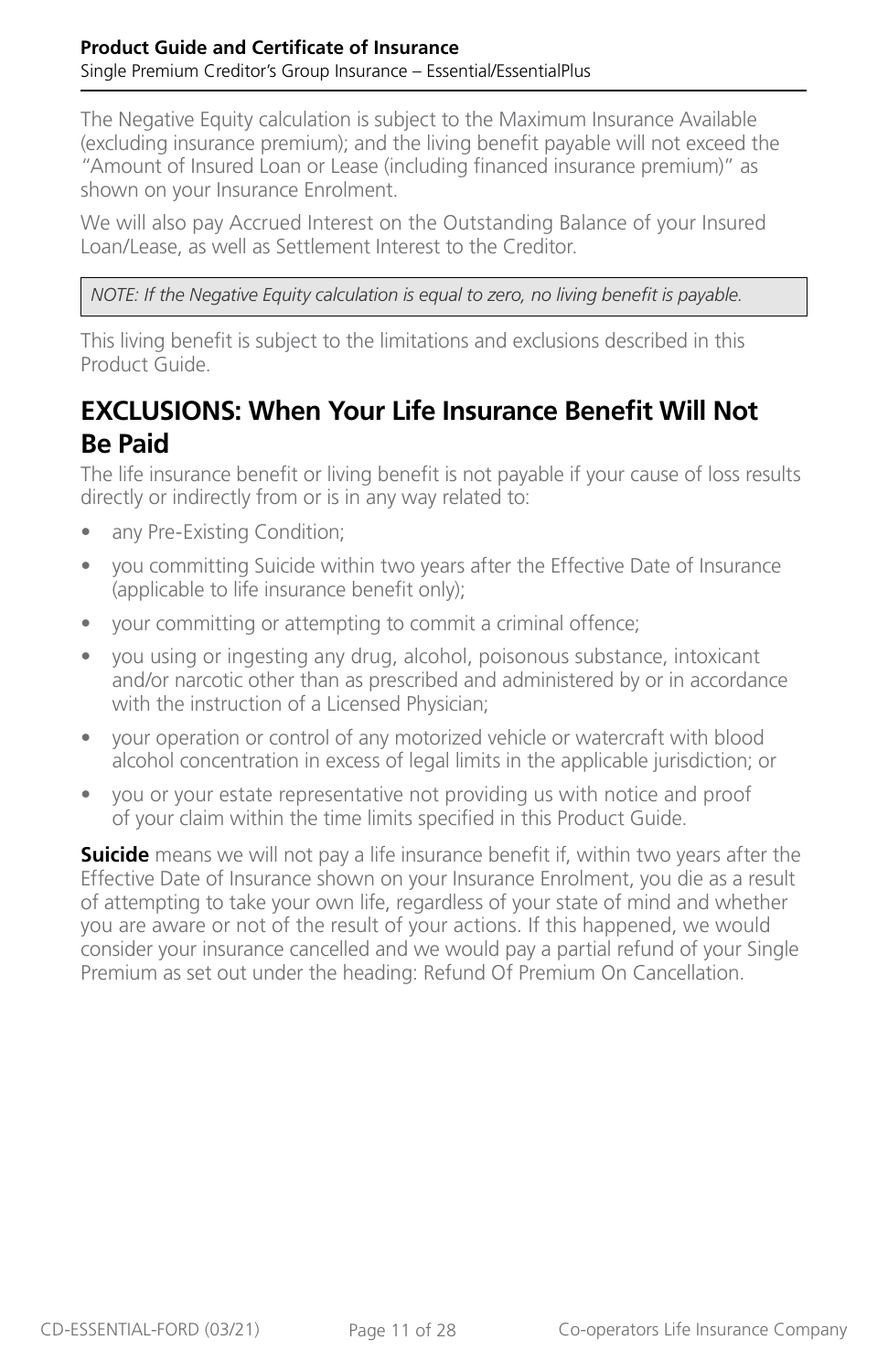# <span id="page-11-0"></span>**Disability Insurance**

## **What Is The Disability Insurance Benefit?**

If you have enrolled for insurance coverage and you meet the terms and conditions of this Product Guide, when you become Totally Disabled and your Total Disability insurance claim is approved, we will pay a monthly disability insurance benefit to the Creditor that is equal to the "Insured Monthly Benefit" as shown on your Insurance Enrolment.

The "Insured Monthly Benefit" payable for disability benefits will not exceed the Maximum Monthly Benefit Payable shown on your Insurance Enrolment.

Disability insurance benefits will not exceed:

- the amount of insurance coverage for which you have enrolled; or
- the Maximum Benefit Period Per Occurrence shown on your Insurance Enrolment.

You are responsible to make up any deficiency between your Loan or Lease payment amount and the disability insurance benefit.

This disability insurance benefit is subject to the limitations and exclusions described in this Product Guide.

## **What Is A Disability?**

A **Disability** is a medical impairment due to injury or illness which prevents you from performing the regular duties of your Principal Occupation.

To qualify for disability insurance benefits and to continue to receive these benefits, you must:

- be considered Actively at Work;
- be receiving Appropriate Medical Care, by a Licensed Physician we consider appropriate, for a medically determined sickness, disease or bodily injury or donation of an organ or tissue;
- not be engaged in any activity for wages or expectation of profit. However, at our sole discretion and judgement, we may continue to pay disability insurance benefits while you engage in a gradual Return to Work program or rehabilitative Employment we consider appropriate; and
- provide initial satisfactory proof of your Total Disability insurance claim and ongoing proof when requested.

At any time during the process of claiming or paying disability insurance benefits, we may require you to be assessed as we consider appropriate.

**Actively at Work** means you were working at any occupation for wages or profit and were capable of carrying out the substantial and material duties of that occupation for at least 20 hours per week for two consecutive weeks at any time between the Effective Date of Insurance and the date of Total Disability.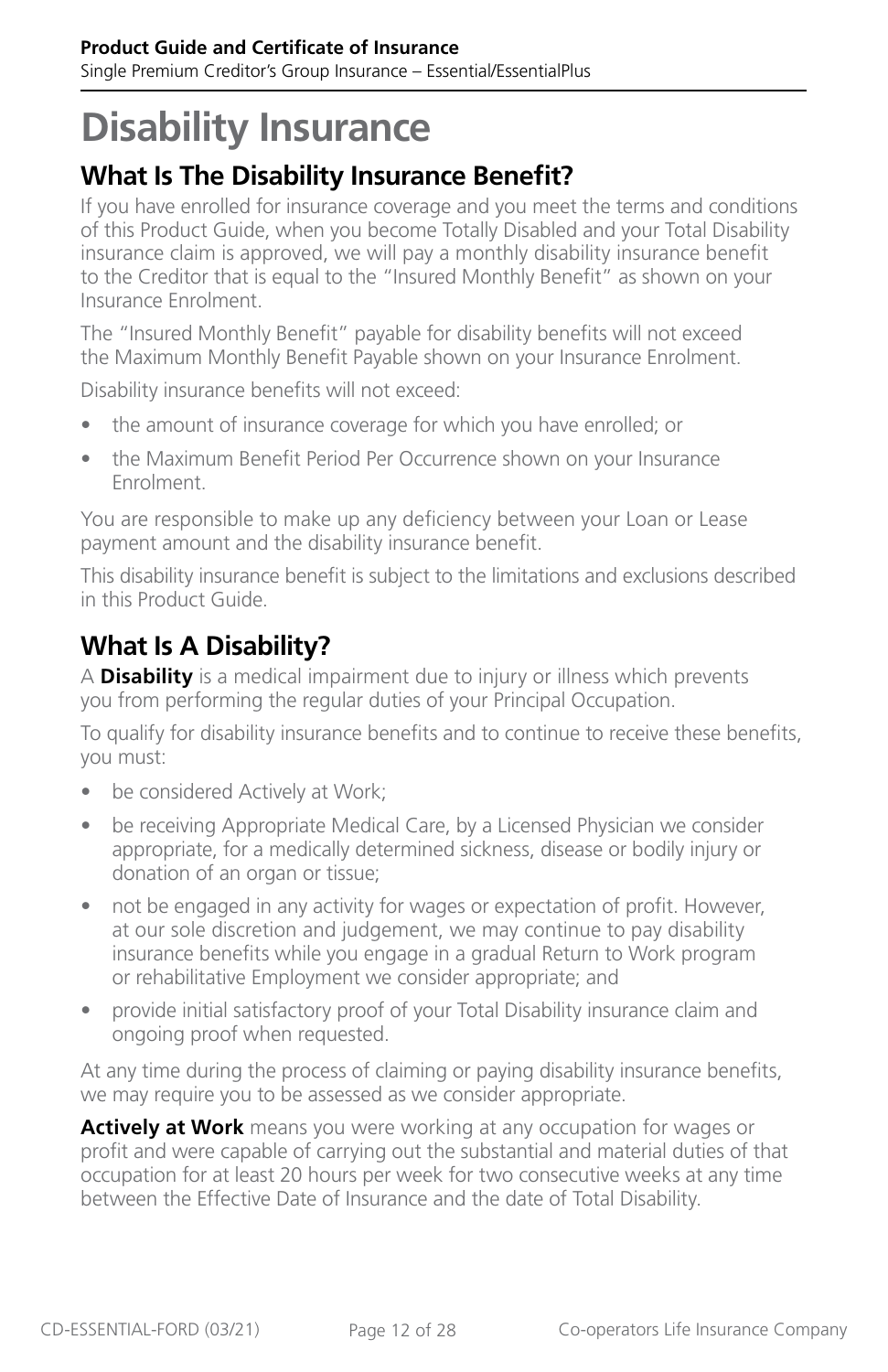## **Terms Specific To Disability And What They Mean**

#### **Elimination Period**

The Elimination Period is like a waiting period, and is counted as a consecutive number of days between the beginning of your Total Disability and the time you are eligible for benefits. The Elimination Period for disability benefits is non-retroactive. You must become Totally Disabled and remain Totally Disabled throughout the Elimination Period before you are eligible for benefits.

We will start paying insurance benefits as of the expiry of the Elimination Period.

A **Non-Retroactive Elimination Period** means we will not pay benefits to the Creditor retroactively to the start of your Total Disability.

You are responsible for making your regular Loan or Lease payments to the Creditor during the Elimination Period and while your claim is under review.

#### **Totally Disabled** and **Total Disability**

If you are Employed, are a Seasonal Employee, or are Self-Employed as of the date you become Totally Disabled, then Totally Disabled and Total Disability mean:

- a) you are not able to perform the substantial and material duties of your Principal Occupation; and
- b) you are receiving Appropriate Medical Care.

If you are unemployed, not working, retired, or receiving provincial, federal or any other benefits at the time you became Totally Disabled, then Totally Disabled and Total Disability mean:

- a) the definite diagnosis of your total inability, due to disease or injury, to perform independently;
	- i) with or without the aid of assistive devices;
	- ii) at least 3 of 6 Activities of Daily Living; and
	- iii) the diagnosis must be made by a Physician supported by an independent home care assessment made by an occupation therapist or equivalent
- b) you are receiving Appropriate Medical Care.

**Activities of Daily Living** means the ability to perform all the basic needs of: eating, bathing, dressing, toileting, transferring and continence. The Activities of Daily Living are defined as follows:

- **bathing:** washing oneself in a bathtub, shower or by sponge bath;
- **dressing:** putting on and removing necessary clothing, braces, artificial limbs or other surgical appliances;
- **toileting:** getting on and off the toilet and maintaining personal hygiene;
- **bladder and bowel continence:** managing your bladder and bowel function with or without protective undergarments or surgical appliances so that hygiene is maintained;
- **transferring:** moving in and out of a bed, chair or wheelchair; and
- **feeding:** consuming food or drink that already have been prepared and made available.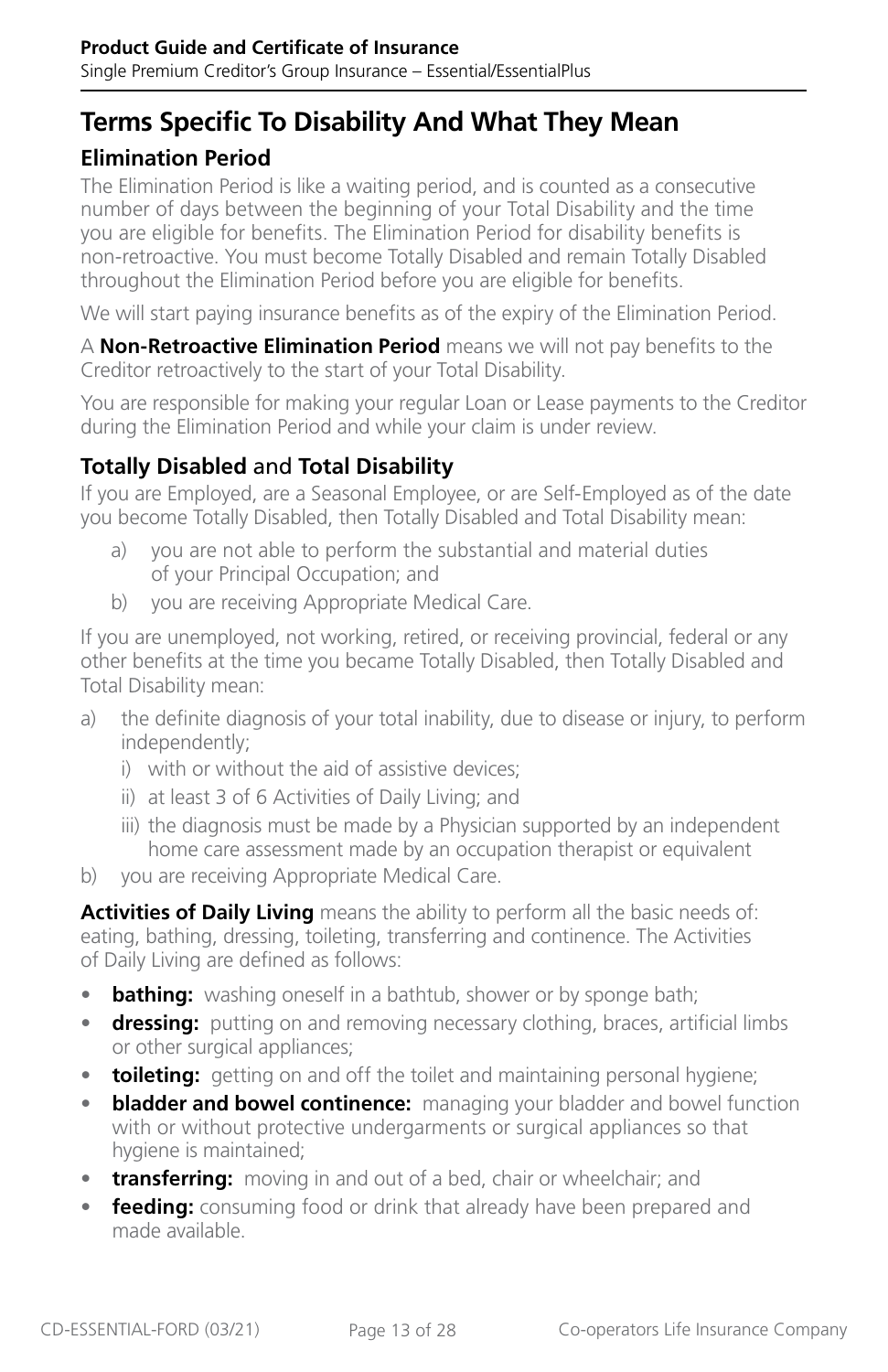#### <span id="page-13-0"></span>**Recurring Disabilities**

A Recurring Disability means if your Total Disability recurs within six months after you recover from the same or related Total Disability, we will consider this to be a continuation of your previous Total Disability. If this happens, the Elimination Period shown on your Insurance Enrolment will not apply to your claim for recurrence.

The Recurring Disability benefit, whether paid consecutively or in aggregate, will not exceed the Maximum Benefit Period Per Occurrence as shown on your Insurance Enrolment.

#### **Concurrent Disabilities**

A Concurrent Total Disability means you sustain a second Total Disability while you are already receiving disability benefits for an unrelated condition.

If this happens, a new Total Disability insurance claim can be submitted subject to the following:

- the medical condition causing the Concurrent Total Disability must be unrelated, (directly or indirectly) to the initial Total Disability; and
- if your Concurrent Total Disability insurance claim is approved and you are still Totally Disabled by it, we will begin payment of benefits on this new claim immediately after your initial Total Disability has ended. A new Maximum Benefit Period Per Occurrence will begin.

## **When Do Disability Benefits Begin?**

Once we have approved your claim, we will start paying disability insurance benefits to the Creditor as of the expiry of the Elimination Period.

Your "Insured Monthly Benefit" will not exceed the Maximum Monthly Benefit Payable, both shown on your Insurance Enrolment. The total amount of disability insurance benefits paid is subject to the Maximum Benefit Period Per Occurrence also shown on your Insurance Enrolment.

### **EXCLUSIONS: When Your Disability Benefit Will Not Be Paid**

The disability insurance benefit will not be payable if your Total Disability:

- is related to any Pre-Existing Condition;
- began prior to the Effective Date of Insurance;
- results from your normal pregnancy (that is, your pregnancy is not Diagnosed as high risk by a Licensed Physician we consider appropriate);
- began when you were confined, as a result of criminal proceedings against you, to a penal institution, government detention facility, hospital or similar institution;
- began after your insurance coverage ended;
- is related to you attempting to take your own life, regardless of your state of mind and whether you are aware or not of the result of your actions;
- is related to you committing or attempting to commit a criminal offence;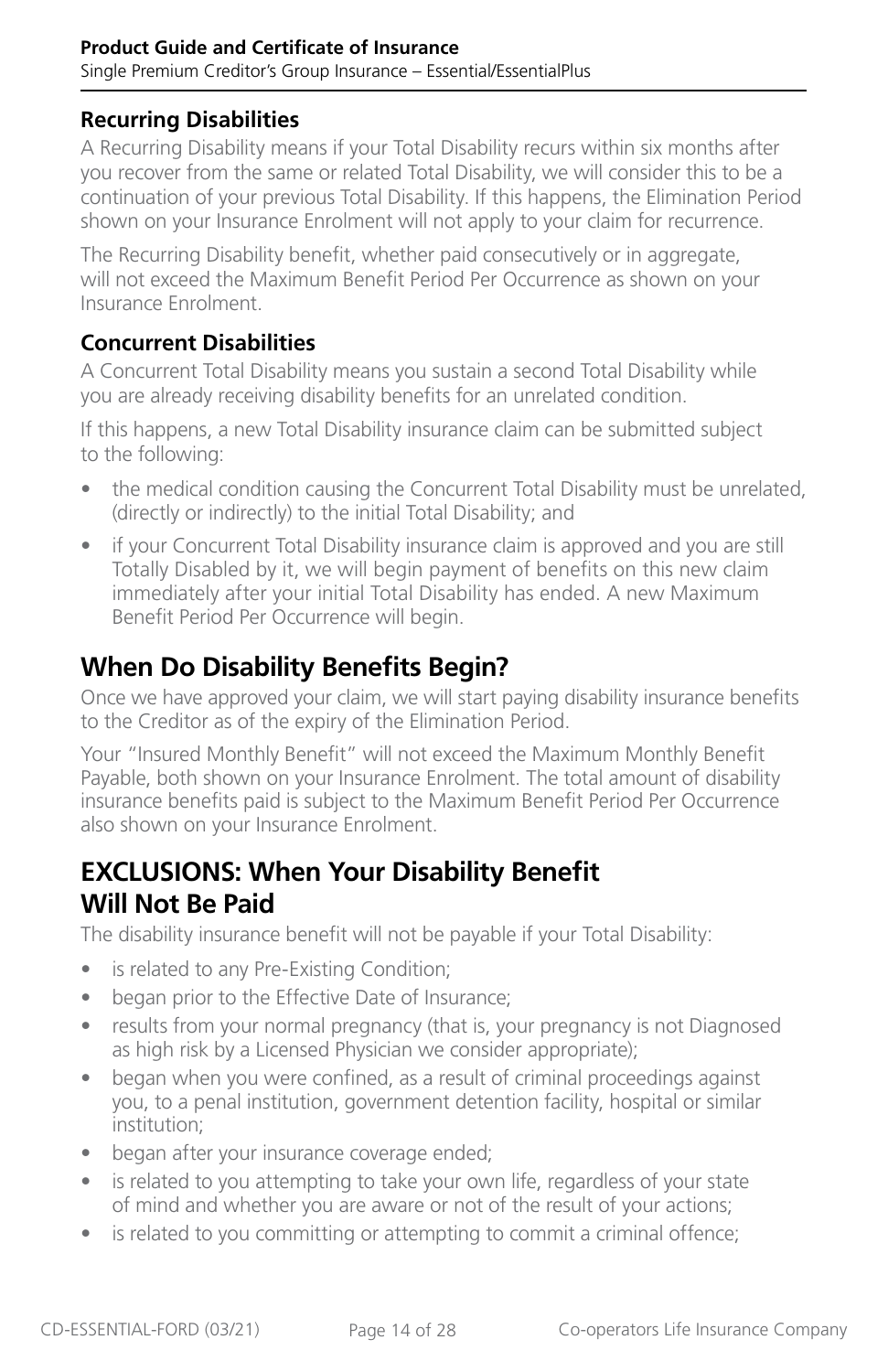- <span id="page-14-0"></span>• is related to you using, ingesting or enrolled in a rehabilitation program for ingesting any drug, alcohol, poisonous substance, intoxicant and/or narcotic other than as prescribed and administered by or in accordance with the instruction of a Licensed Physician;
- is related to your operation or control of any motorized vehicle or watercraft with blood alcohol concentration in excess of legal limits in the applicable jurisdiction;
- is related to an elective surgery; or
- you or your estate representative not providing us with notice and proof of your claim within the time limits specified in the Product Guide.

## **When Do Disability Insurance Benefits End?**

Disability benefits will be paid until the earliest of the following:

- the date you are no longer Totally Disabled;
- the date disability benefit payments have reached the Maximum Benefit Period Per Occurrence shown on your Insurance Enrolment;
- the date your Residual Value/Balloon Payment becomes due;
- the date you become confined as a result of criminal proceedings against you, to a penal institution government detention facility, hospital or similar institution;
- the date you participate in any Business or occupation for wages or profit;
- your Loan or Lease has been paid in full;
- the date you are no longer under the active care of a Physician;
- the date you refuse to submit to a medical exam by a Physician selected by us;
- the date your insurance ends, as described under the heading: When Does Your Insurance Coverage End?;
- the date you fail to provide satisfactory proof of continuing Total Disability; or
- the date of your death.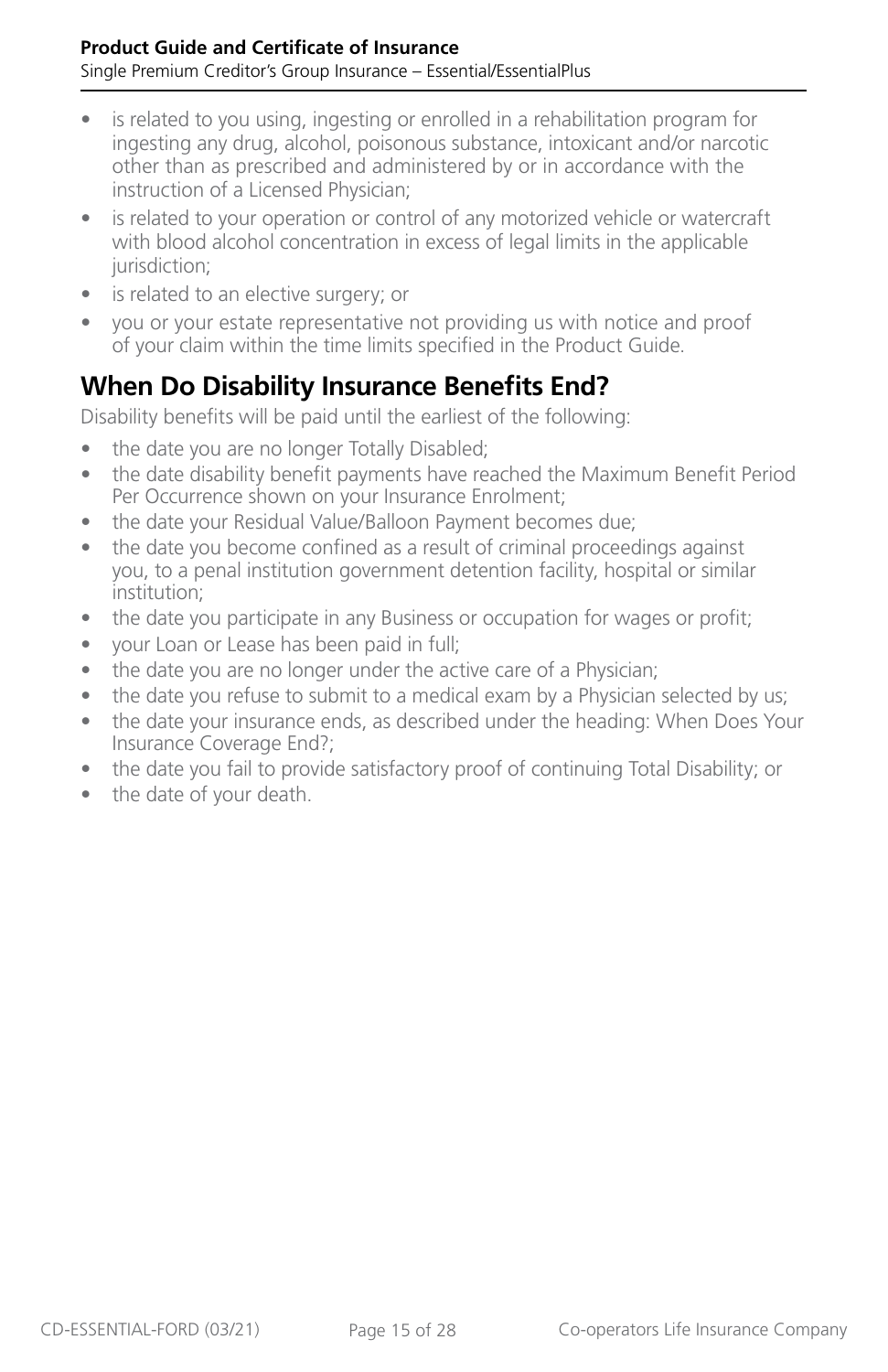# <span id="page-15-0"></span>**Refinancing Your Loan or Lease**

**Refinance** means you and the Creditor agree to Refinance, replace, renew, extend or otherwise amend (collectively, "Refinance") your Insured Loan/Lease. Your coverage under this Product Guide will automatically end at the same time as your Insured Loan/Lease is Refinanced. Unless you enrol for replacement insurance coverage with the Group Policyholder, you will not have any insurance on your Refinanced Loan or Lease.

## **What Happens On Refinancing?**

If you enrol for insurance coverage on a new Loan or Lease amount, you will be issued a new Product Guide, which will replace all of the terms and conditions of your previous certificate of insurance.

All exclusions, restrictions and limitations for your new insurance coverage will apply as of the effective date of insurance for your new insurance coverage amount(s). These will include, but will not be limited to, any applicable pre-existing condition exclusions and, for disability insurance, any applicable elimination period.

#### **Reduced Benefits At Time Of Claim**

If we decline your claim for insurance benefits on your Refinanced Loan or Lease due to an exclusion under the new Product Guide, but we would have paid benefits under your original Product Guide had your insurance coverage not ended due to the refinancing of your Loan or Lease, we will pay limited life insurance or disability insurance benefits. These benefits will be based on the type and amount of insurance coverage that we would otherwise have paid under the original Product Guide.

Continuation of claim payments from a prior Certificate does not apply if you are transferring your Loan or Lease to another financial institution or to a different Creditor's Group Insurance product issued by Co-operators Life.

## **Refinancing Your Loan Or Lease While On Disability**

If you are receiving disability benefits and you Refinance your Loan or Lease, you may apply for disability insurance coverage on your new Loan or Lease amount. As long as you are Totally Disabled, we will continue to pay disability insurance benefits to the extent of coverage under your previous certificate of insurance, and disability insurance coverage remains in force. However, your disability benefit will not exceed:

- the amount of the new Loan or Lease payment;
- the term of insurance on your new Loan or Lease; or
- the amount specified under the Maximum Monthly Benefit Payable.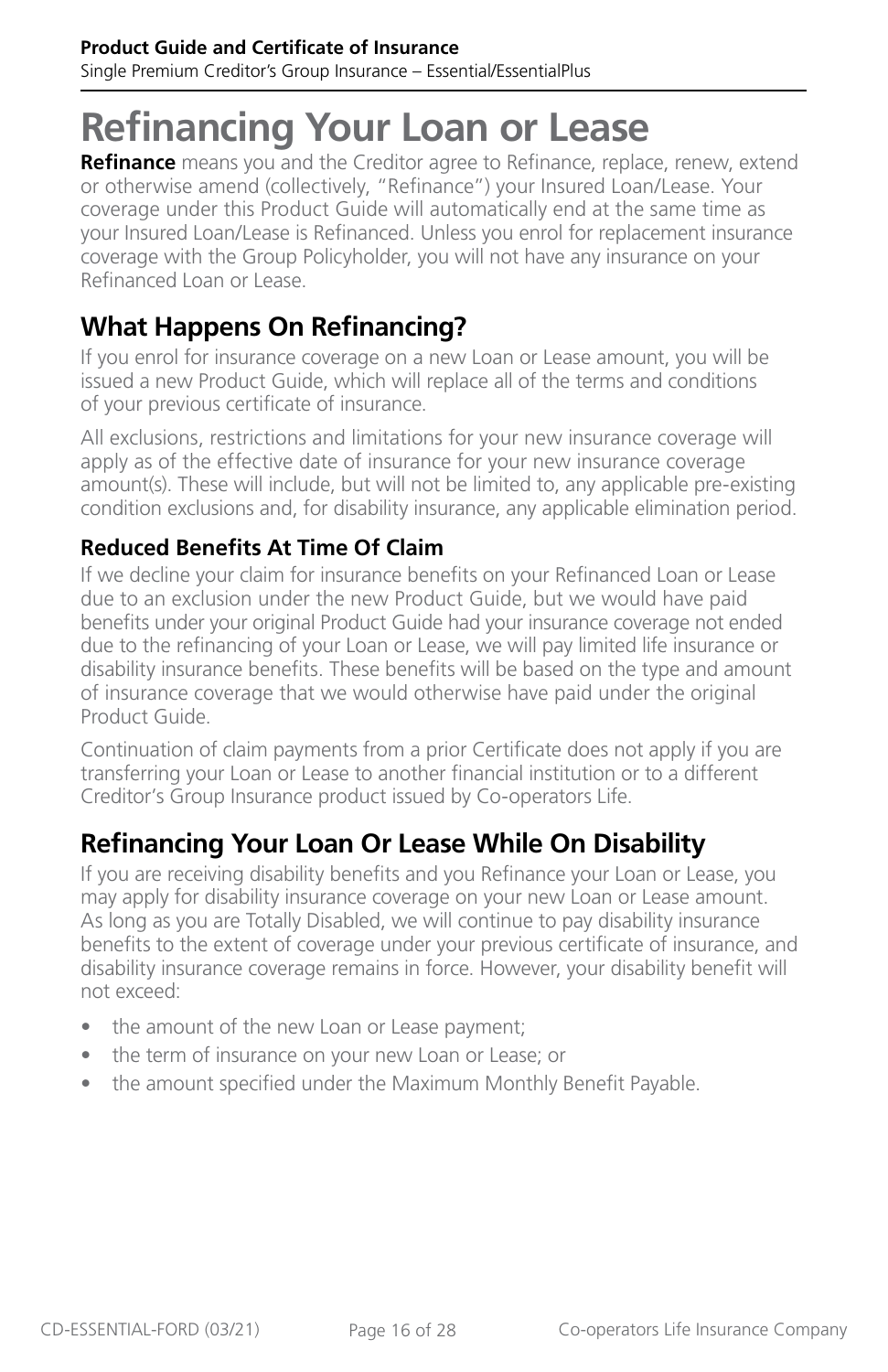## <span id="page-16-0"></span>**How To Make A Claim**

## **Notice Of Claim – Important Time Limits**

*NOTE: In the event of a claim, please contact CUMIS Services Incorporated, a wholly-owned subsidiary of the Co-operators Life Insurance Company, as soon as possible. You must provide us with notice and proof of your claim within the time limits specified in this Product Guide. If you do not do so, we may decline your claim and not pay any insurance benefits.*

The insurance claims process is different for each type of claim as described in the Proof of Claim section below.

#### **Claims Contact Information**

CUMIS, A Division of Co-operators Life Insurance Company P.O. Box 5065, 151 North Service Rd., Burlington, ON L7R 4C2 Attention: Claims Centre

| Toll-free:                  | 1.800.263.9120          |
|-----------------------------|-------------------------|
| Toll-free confidential fax: | 1.800.897.7065          |
| Confidential email:         | claims.centre@cumis.com |

## **Proof Of Claim**

#### **Life Insurance Claim**

To make a life insurance claim, CUMIS is the first point of contact for your next of kin or your estate representative. We will coordinate obtaining the required claim forms and any other supporting Loan or Lease information we require.

The Administrator will be notified when a claim decision has been made. At any time, your estate representative may contact us or the Administrator for the status of the claim.

*NOTE: Your estate representative must submit notice and proof of claim within one year of the date of your death. This includes proof of your death and all other supporting documentation which we require.*

#### **Living Benefit or Disability Insurance Claim**

To make a living benefit or disability insurance claim, contact CUMIS at 1.800.263.9120. When you make the initial call, we will start by asking you for information, so we can identify you and your Loan or Lease. The information we require to establish your entitlement to benefits may be different for each type of claim.

After your claim is submitted, we will let you know if we require additional documentation or information. We will also ask you to complete and return to us an authorization form so we may obtain information directly from your Physician(s), employer or other sources we consider appropriate.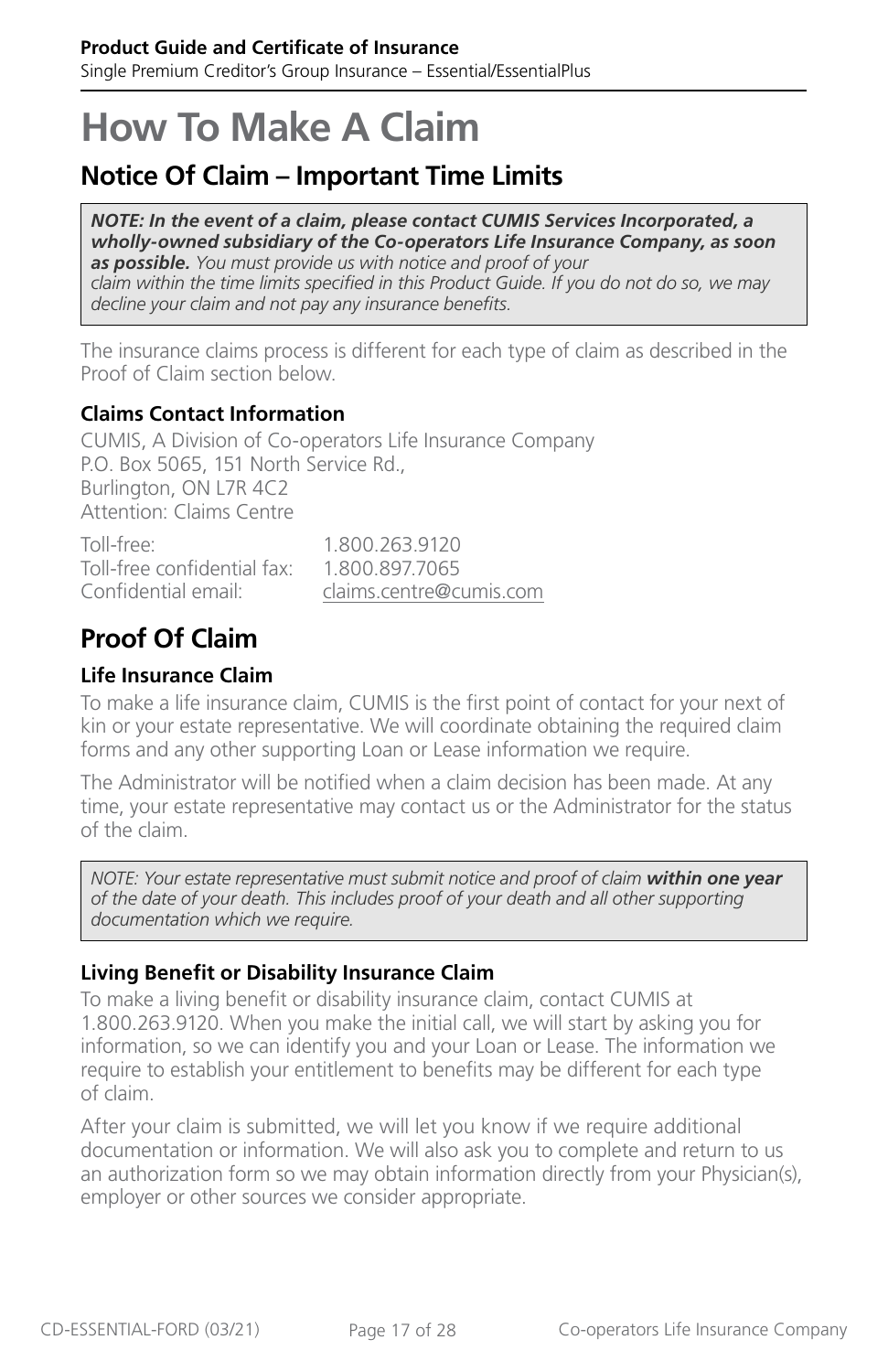<span id="page-17-0"></span>Please note you will remain legally responsible to make your Loan or Lease payments to the Creditor throughout the course of any claim. We will notify you and the Creditor in writing if we approve or decline your claim. If we approve your claim, we will pay the benefits described in this Product Guide. If we decline your claim, we will provide you with reasons.

*NOTE: For living benefit or disability insurance claims you must provide us with written notice within 30 days of the date your claim first arises (that is, the date you were Diagnosed with a terminal illness or you first became Totally Disabled). You must also submit proof of your claim, in a form we consider acceptable, within 90 days of the date your claim first arises. If we do not receive notice of claim within the specified time limits, you must provide a written reasonable cause for delay within one year of the date of claim, or as set out in provincial insurance legislation.*

## **Other Important Claim Information**

#### **Appealing Your Claim**

If the insurance claim is declined and there is disagreement with our decision, a formal written request to appeal may be submitted to us. The written request to appeal must explain why there is disagreement, and supporting documentation must be provided. Upon receipt, we will review the request and advise on our decision of the appeal.

If our decision of the appeal is not satisfactory, we will provide information on the steps which can be taken to have concerns reviewed further. This may include, if desired, contacting our designated OmbudService.

- **Mail:** Ombuds Office The Co-operators Group Limited 130 Macdonell Street Guelph, ON N1H 6P8
- **Email:** [ombuds@cooperators.ca](mailto:ombuds%40cooperators.ca?subject=)
- **Phone:** 1.877.720.6733

If you reside in Saskatchewan, you may also contact the Superintendent of Insurance:

- **Mail:** Financial and Consumer Affairs Authority of Saskatchewan Insurance and Real Estate Division Attention: Superintendent of Insurance Suite 601-1919 Saskatchewan Drive Regina, SK S4P 4H2
- **Email:** [fcaa@gov.sk.ca](mailto:fcaa%40gov.sk.ca?subject=)
- **Phone:** 1.306.787.6700
- **Fax:** 1.306.787.9006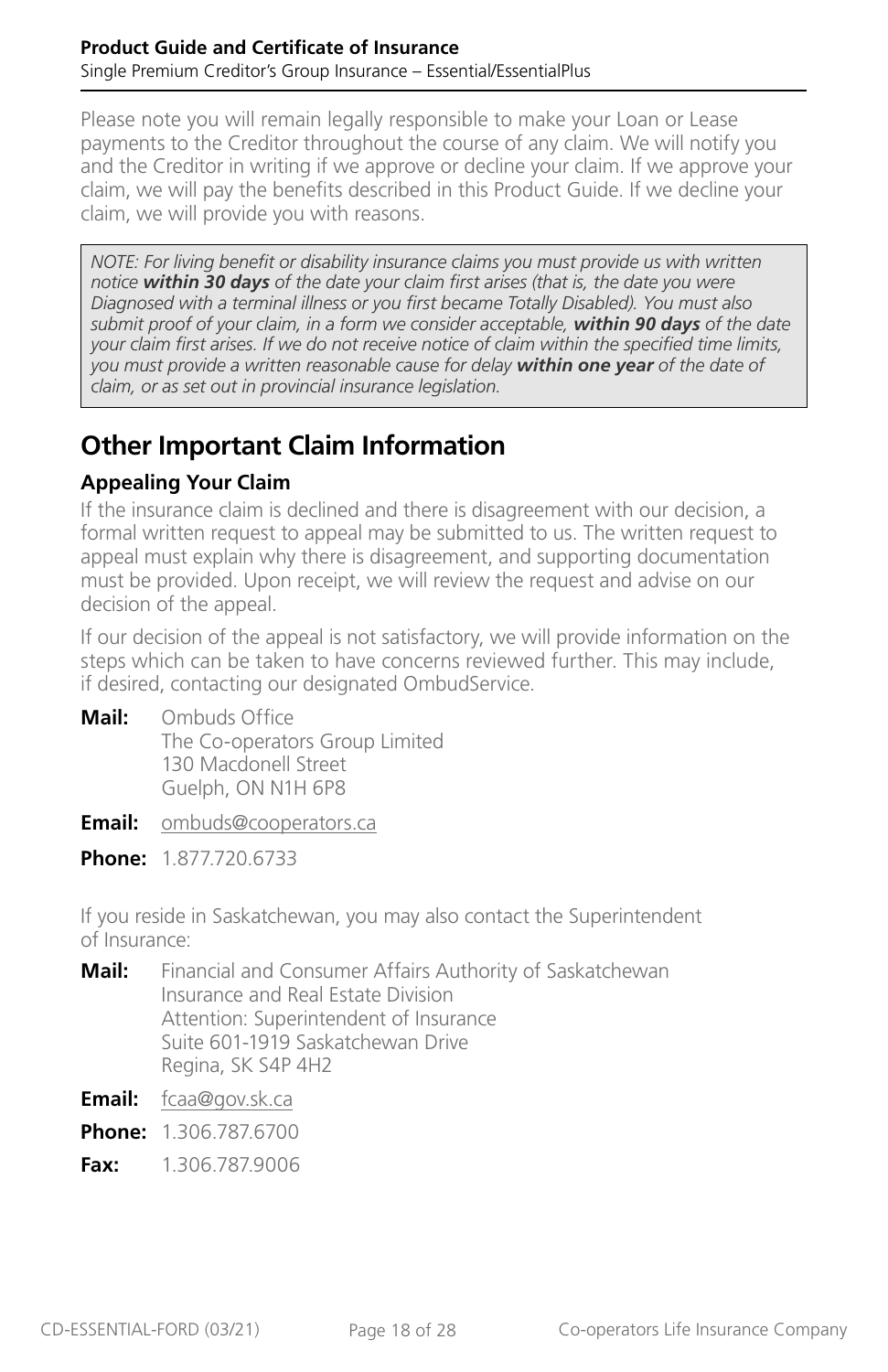## <span id="page-18-0"></span>**Important Time Limits For Taking Legal Action**

Provincial Insurance legislation states:

Every action or proceeding against an Insurer for the recovery of insurance money payable under the contract is absolutely barred unless commenced within the time set out in the Insurance Act, or other applicable legislation.

This means, if we decline your claim or terminate your insurance benefits, provincial laws strictly limit the time periods within which you may commence legal proceedings against us. This time period starts on the date we initially decline your claim or terminate insurance benefits.

### **Simultaneous Claims**

#### **Life and Living Benefit**

If more than one Insured's death or Diagnosis of a terminal illness occurs on the same date, only one benefit will be paid based on the first Insured to claim; at which time all insurance under this Product Guide will be terminated. In no circumstances will we pay more than the Maximum Insurance Available (excluding insurance premium).

#### **Disability**

If more than one Insured has a Total Disability claim at the same time, under the same Insured Loan/Lease, only one benefit will be paid at a time regardless of the number of individuals insured on the Loan or Lease. The benefit paid will be limited to the Maximum Benefit Period Per Occurrence and the Maximum Monthly Benefit Payable.

#### **Rights Of Examination**

We may ask you to have a medical examination by a Physician of our choice. We will pay for this examination, but will not pay any benefits if you refuse to have the examination.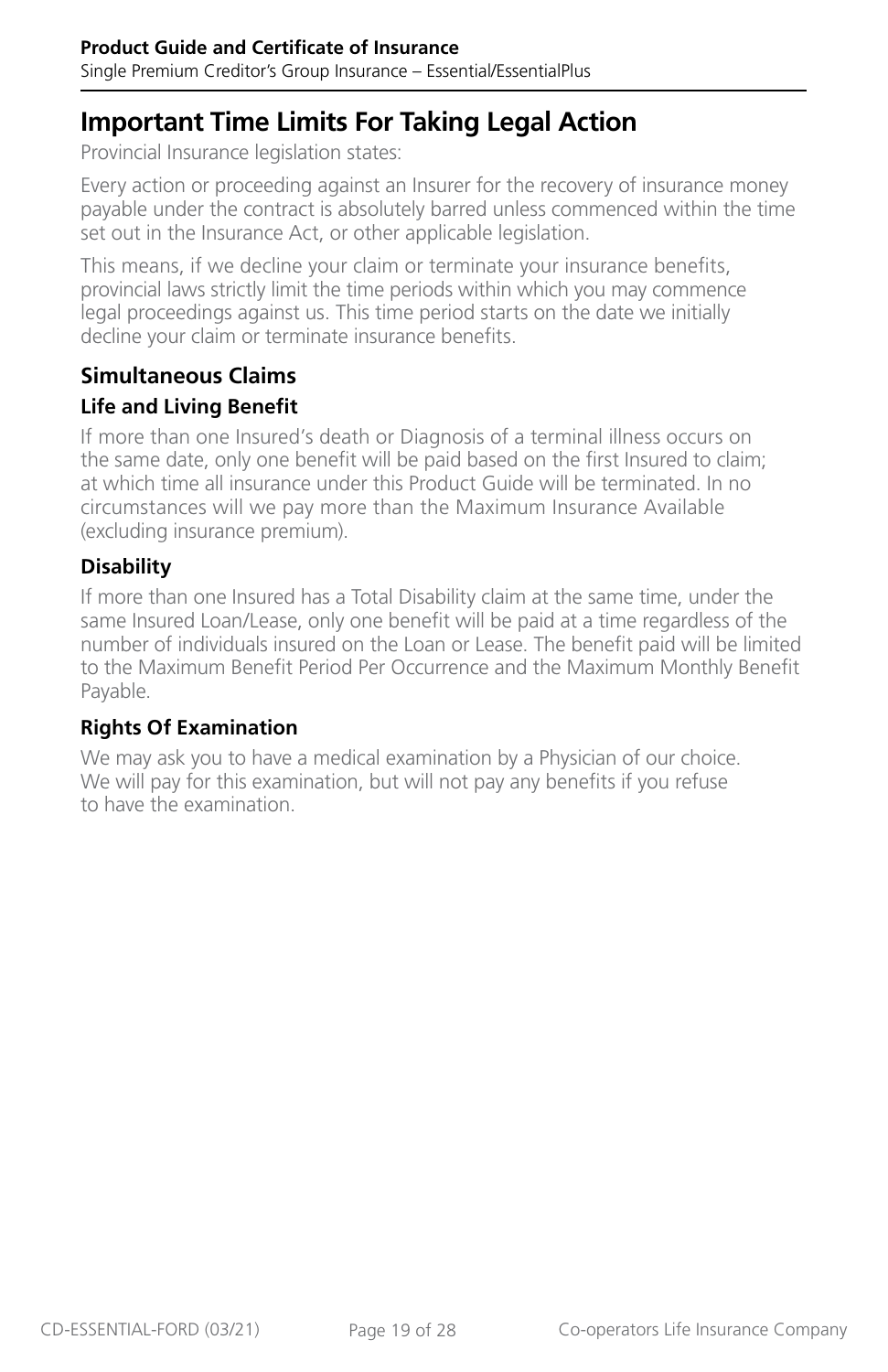## <span id="page-19-0"></span>**Additional Information About Your Insurance**

## **About Your Insurance Premium**

**Single Premium** means the one-time, lump sum, total premium for this insurance coverage for which you have elected to enrol. The Single Premium is considered to be the cost of your insurance.

When you enrol, the "Total Single Premium" shown on your Insurance Enrolment, is the sum of all premiums, plus applicable taxes.

#### **Premium Payments**

Your Single Premium and applicable taxes are shown on your Insurance Enrolment as a lump sum for the insurance coverage for which you have elected to enrol.

#### **Multi Insured Discount**

If more than one Insured, as shown on the Insurance Enrolment, has enrolled for the same type of insurance coverage on the Insured Loan/Lease, a discount will be applied to the Single Premium.

## **Cancellation Of Certificate Or Policy**

We reserve the right to cancel the Group Policy. If this happens, your Group Policyholder will notify you at least 30 days before the effective date of cancellation, and we will honour all valid claims arising before that date.

#### **Currency**

All amounts payable to or by us shall be in Canadian dollars.

### **Material Misrepresentation**

If you misrepresent information at time of claim (that is, if you provide incorrect information or fail to disclose information), which is material or important to your insurance, your insurance may be void from the beginning and treated as if never in force. In case of misrepresentation, we would decline your claim and, except for fraud, refund your Single Premium, less our applicable processing fee.

### **Misstatement Of Age**

If you misstated your age when you enrolled for insurance coverage, and as a result your correct age would have made you ineligible for Single Premium Creditor's Group Insurance coverage, the liability of Co-operators Life is limited to a refund of the Single Premium paid, and your insurance will be void as if it never existed. If this happened, we would decline your claim and refund your Single Premium, less our applicable processing fee.

If you would have been eligible for coverage based upon your correct age, we will make any adjustments to insurance benefits, premium or term that are necessary to continue coverage.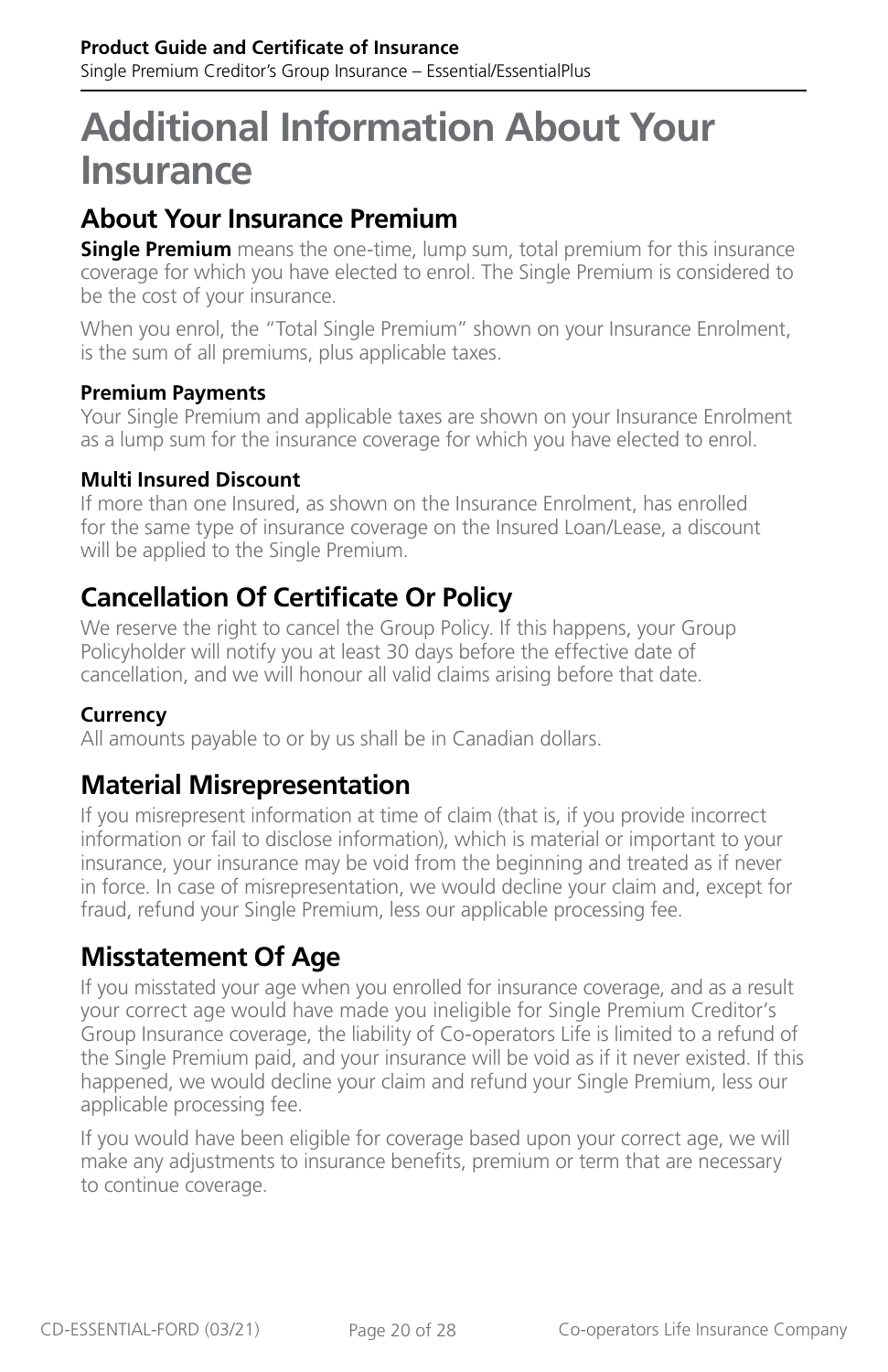## <span id="page-20-0"></span>**Conformity With Statutes**

If, on the Effective Date of Insurance, any part of this Product Guide conflicts with the statutes governing this Product Guide, the provisions of such statutes shall govern.

## **Contestability Of Coverage**

#### **Contestability Period**

If you make a claim for insurance benefits within the first two years of coverage, we will review the information you provided in your Insurance Enrolment to confirm that it is correct and complete. We will determine whether or not material misrepresentation is applicable.

Except if you misstate your age on your Insurance Enrolment, once your insurance has been in force for more than two years, we will generally only review your information if there is evidence of fraud. This two-year period is sometimes referred to as the Contestability Period and is a concept set out in the provincial insurance legislation.

## **If You Have A Complaint**

There may be times when you feel we haven't met your expectations, and we welcome the opportunity to try to make things right. If you have a concern about your claim, policy or the service you've received, there are simple steps you can take to have your voice heard. To get started, please visit our company website for further details on our complaint handling process: [https://www.cooperators.ca/](https://www.cooperators.ca/en/have-an-insurance-concern/compliments-concerns/life-insurance-resolution.aspx) [en/have-an-insurance-concern/compliments-concerns/life-insurance-resolution.aspx](https://www.cooperators.ca/en/have-an-insurance-concern/compliments-concerns/life-insurance-resolution.aspx)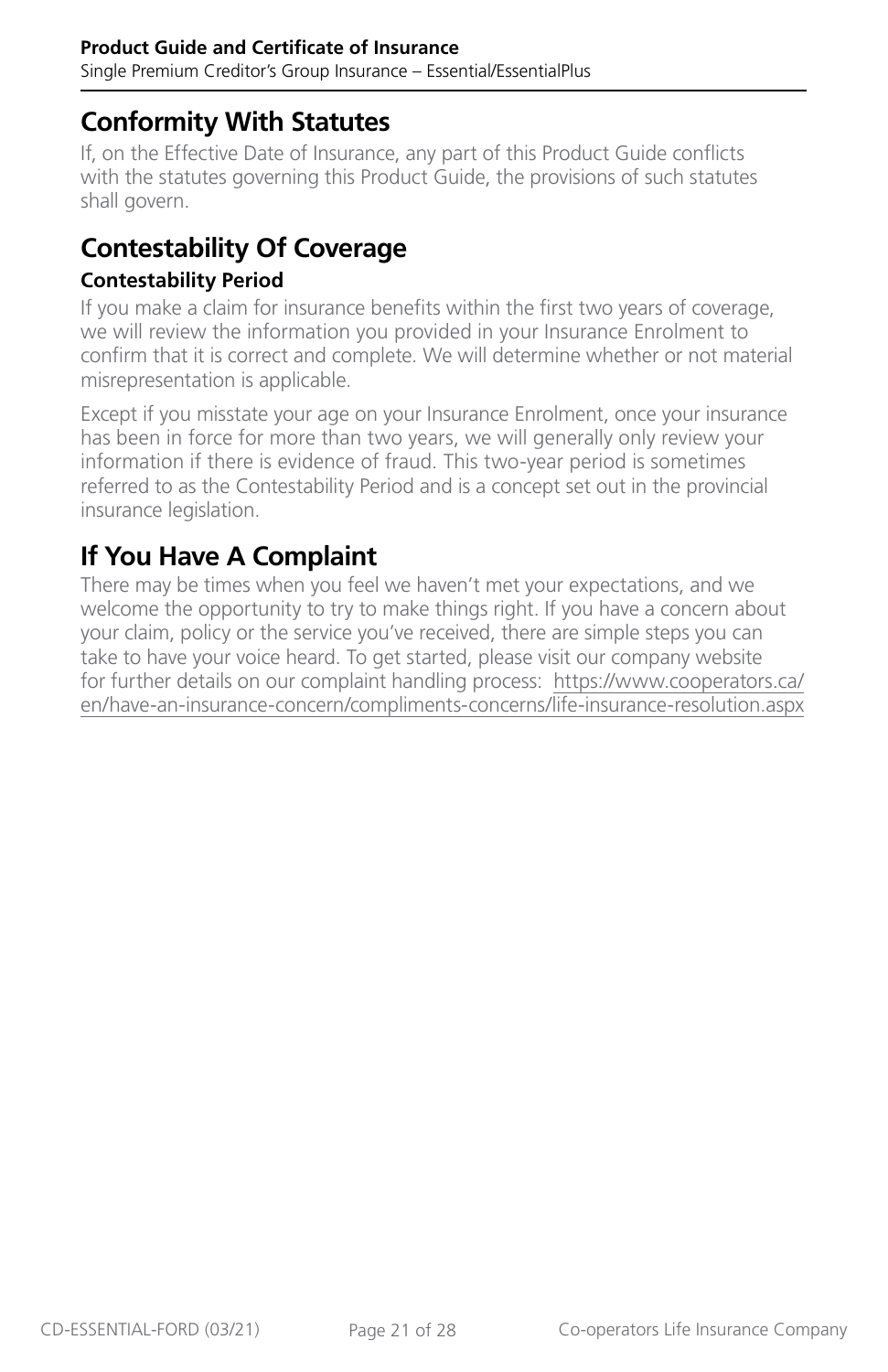## <span id="page-21-0"></span>**How To Cancel Insurance Coverage**

Your insurance coverage with Co-operators Life is entirely optional and voluntary and you may cancel it at any time.

However, you should keep in mind any conditions on your Loan or Lease which may require you to obtain insurance for the security of the Group Policyholder.

To cancel your insurance, please contact the Administrator at 1.866.287.6200.

You will have 30 days beginning on the Effective Date of Insurance to review this Product Guide.

If you cancel your insurance coverage within 30 days of your Effective Date of Insurance, provided no claim has been made, you will receive a full refund of any Single Premium that you have paid, and the insurance coverage will be deemed never to have been in force.

You may also cancel this insurance any time after the 30-day review period, in accordance with this Product Guide, and a partial refund of the Single Premium will be provided.

## **Refund Of Single Premium On Cancellation**

If you request cancellation of your insurance after the 30-day review period and before the last day of the "Maximum Term of Insurance" shown on your Insurance Enrolment, we will pay a partial refund of your Single Premium to the Creditor.

If you have added the Single Premium to your Loan or Lease, the Creditor will apply your refund to reduce or pay off your Insured Loan/Lease.

Your Single Premium refund will be calculated by the Administrator in the method chosen by the Creditor. We will calculate your Single Premium refund according to that refund method as explained further below, unless a different calculation is required by law.

#### **Rule of 78 Refund Formula:**

If the refund method chosen by the Creditor is Rule of 78, then your Single Premium refund will be calculated according to the Rule of 78 Refund Formula shown below:

| <b>Rule of 78 Refund Formula:</b> | $(SP-CF) * T * (T+1)$ |
|-----------------------------------|-----------------------|
|                                   | $N * (N+1)$           |

In the formula above:

- a) "SP" is the Single Premium for your insurance coverage, less applicable taxes;
- b) "T" is the total number of months remaining in your original insurance coverage period, rounded up or down to the nearest whole month; and
- c) "N" is the total number of months in your original insurance coverage period.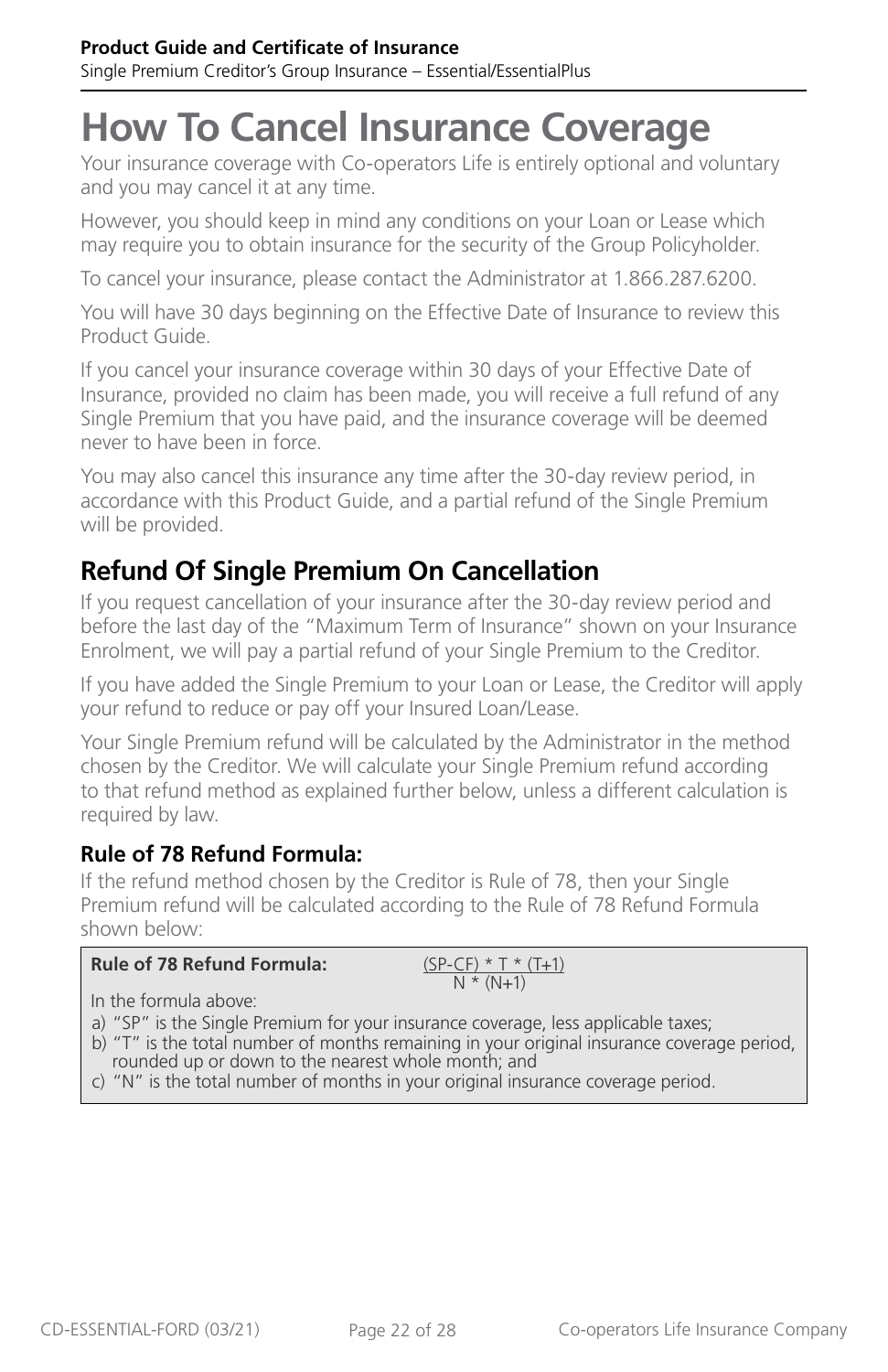#### **Pro-Rata Refund Formula:**

If the refund method chosen by the Creditor is Pro-Rata, then your Single Premium refund will be calculated according to the Pro-Rata Refund Formula shown below:

#### **Pro-Rata Refund Formula:** SP \* T

N

In the formula above:

- a) "SP" is the Single Premium for your insurance coverage, including applicable taxes;
- b) "T" is the total number of days remaining in your original insurance coverage period; and
- c) "N" is the total number of days in your original insurance coverage period.

#### **Simple Interest Refund Formula:**

If the refund method chosen by the Creditor is Simple Interest, then your Single Premium refund will be calculated according to the Simple Interest Refund Formula shown below:

**Simple Interest Refund Formula:** (OBIL @ Time T) – (OBL @ Time T) Where:

- a) "OBIL" is the Outstanding Balance of your Insured Loan/Lease calculated according to the credit rate specified on your Loan or Lease documentation, which rate includes the cost of the Single Premium added to your Loan or Lease;
- b) "OBL" is the amount of the Outstanding Balance of your Loan or Lease would have been if you had not purchased Single Premium insurance on your Loan or Lease calculated according to the interest rate specified on your Loan or Lease documentation, which rate does not include the cost of the Single Premium added to your Loan or Lease; and
- c) "Time T" is the effective date of cancellation of your Single Premium insurance.

If you would like to obtain a quote for the amount of your Single Premium refund, you may contact the Administrator. If the cancellation date is more than 30 days after the effective date of insurance, if applicable in your provincial jurisdiction, an administrative fee of one hundred dollars (\$100.00) will be deducted from any refund. No refund will be paid if the amount is less than ten dollars (\$10.00) or if we have rescinded your insurance coverage due to fraud.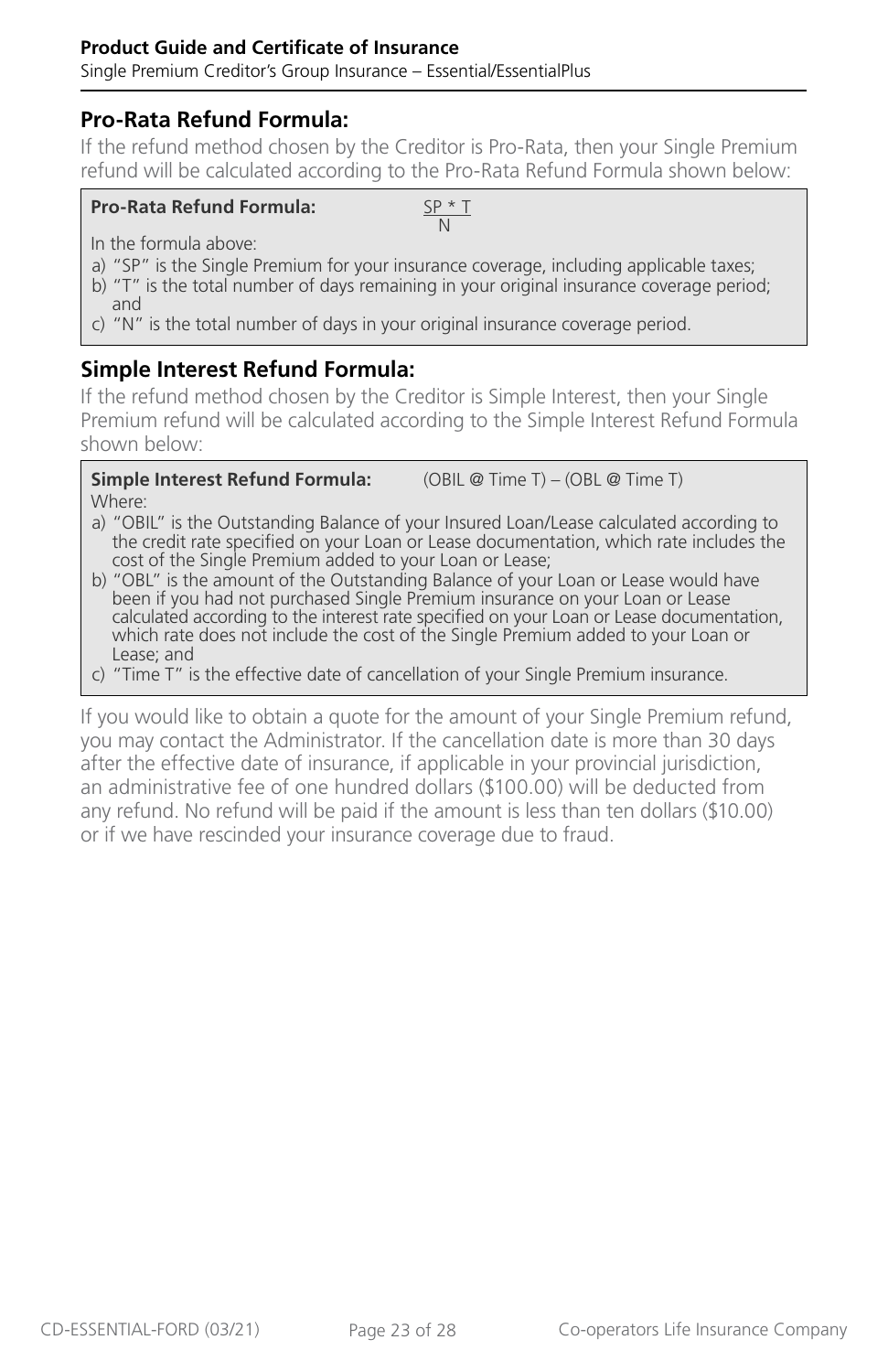## <span id="page-23-0"></span>**Definitions**

*In this Product Guide, certain words and phrases have specific meanings. These terms are*  explained in this section and in other places throughout this document.

**Accident** means a violent, external incident that is sudden, involuntary and unforeseen, causing bodily injuries directly and independently of any other cause. Accident does not include sickness, disease or any naturally occurring conditions.

**Accrued Interest** is the interest owing on the Outstanding Balance of your Insured Loan/Lease from the date of the last payment, as determined by the Creditor, to the date of your death, or the date of diagnosis of your terminal illness, depending on the insurance benefit payable, not to exceed 180 days.

**Actively at Work** has the meaning ascribed to it under the section "What Is A Disability?".

**Activities of Daily Living** has the meaning ascribed to it under section "Terms Specific to Disability and What They Mean".

**Administrator** means LGM Financial Services Inc. or such other Administrator as we may appoint from time to time.

**Appropriate Medical Care** means you are undergoing available Medical Treatment. This includes, but is not limited to, taking pills or any prescription medication, receiving injections for any condition, and undergoing investigative medical tests for the illness, disease or bodily injury for which you have made your claim. The treatment must be effective, as determined by us, in assisting you with rehabilitation and restoration of functional capacity on a timely basis, including, but not limited to, participation in an occupational therapy program, physiotherapy, psychological or psychiatric counseling, or a pain behaviour modification program.

**Business** means a sole proprietorship, partnership, corporation or other entity operating a Business or farm that is indebted to the Group Policyholder under a Loan or Lease.

**Concurrent Disabilities** has the meaning ascribed to it under section "What Is A Disability?".

**Creditor** means any authorized participating automotive or recreational vehicle dealership or a financial institution to which your Loan or Lease is assigned by such dealership, as shown on your Insurance Enrolment.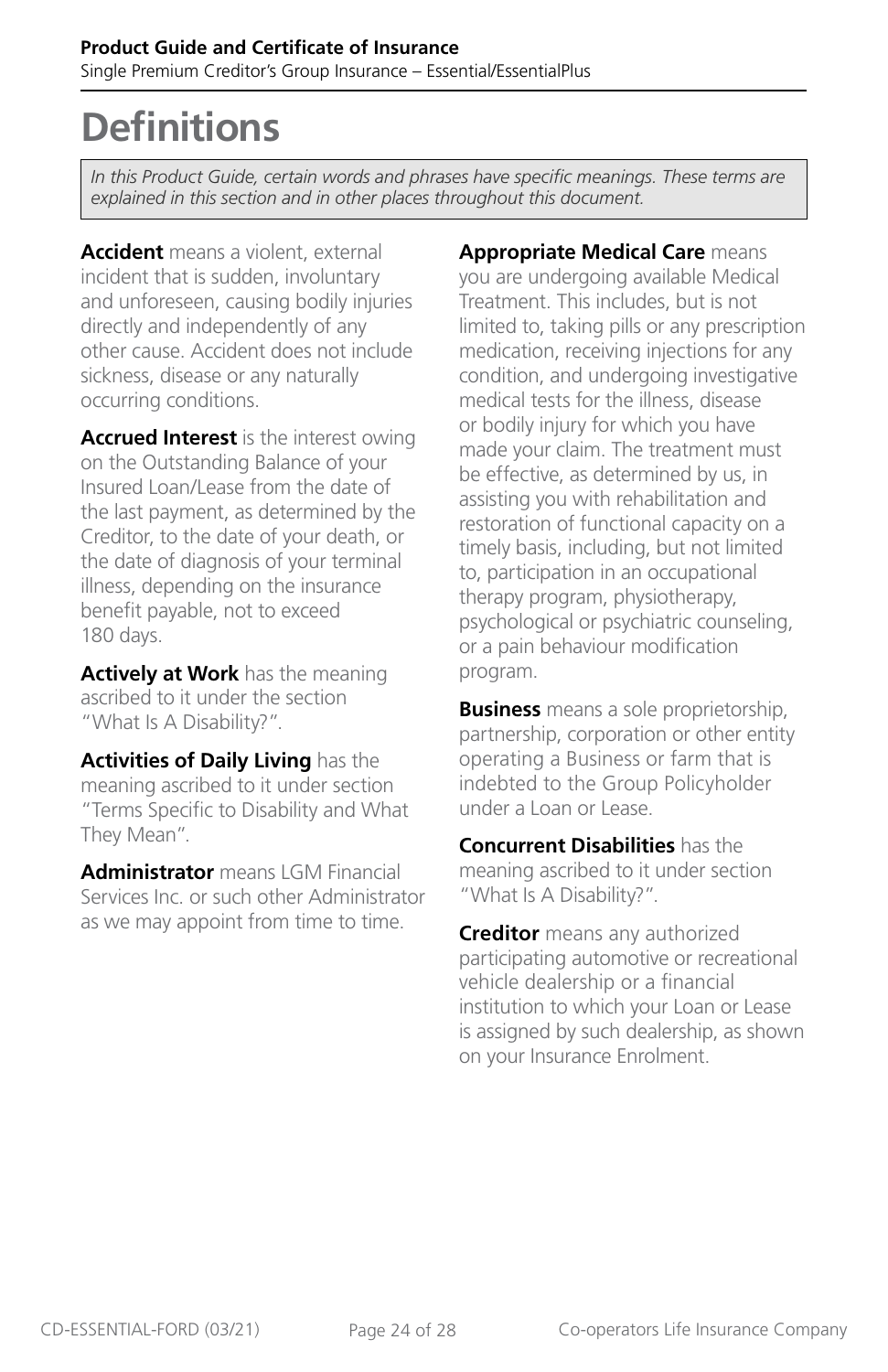**Diagnosis** and **Diagnosed** mean a definitive written Diagnosis of a medical condition made by a Licensed Physician qualified to make that Diagnosis

**Disability** has the meaning ascribed to it under section "What Is A Disability?".

**Effective Date of Insurance** means the Effective Date of Insurance indicated on your Insurance Enrolment.

**Elimination Period** has the meaning ascribed to it under the section "What Is A Disability?".

**Employed** and **Employment** mean working for an employer who pays you wages or a salary. Employed does not include being Self-Employed.

**Group Policy** means the creditor's group insurance policy issued by Co-operators Life to the Group Policyholder which makes life insurance and disability insurance available to all eligible individuals who choose to enrol and pay the required Single Premium.

**Group Policyholder** means the Group Policyholder/Dealership specified on your Insurance Enrolment.

**Health Care Practitioner** has the meaning ascribed to it under section "Pre-Existing Condition Exclusion".

**Insurance Enrolment** means the form completed and signed by you to enrol for optional and voluntary insurance available under the Group Policy.

**Insured** means an individual, including you, who has enrolled and has met all eligibility requirements for insurance under the Group Policy.

**Insured Loan/ Lease** means the insured amount of your Loan or Lease for which you have enrolled and for which you have paid the required Single Premium. The amount of insurance coverage on your Loan or Lease may be less than your Loan/Lease Amount Excluding Insurance.

**Lease** means the principal amount the Creditor has agreed to extend to you for a fixed term under the terms of the lease agreement between you and the Creditor, as of the Effective Date of Insurance for which you have a legal obligation to repay. It is a contract between you and the Creditor for the use of a vehicle or other equipment, subject to stated terms and limitations, for a specified period and at a specified payment.

#### **Licensed Physician** or **Physician**

means a person who is legally licensed to practice medicine by the licensing authority of the provincial jurisdiction in which he or she is practicing within the scope of his or her licensed authority.

**Loan** means a Loan granted to you by the Creditor, over a fixed term as specified in the agreement pertaining to your Loan.

#### **Loan/Lease Amount Excluding**

**Insurance** means the total amount to be financed of your Loan or Lease (excluding Single Premium insurance) approved by the Creditor as of the Effective Date of Insurance shown on your Insurance Enrolment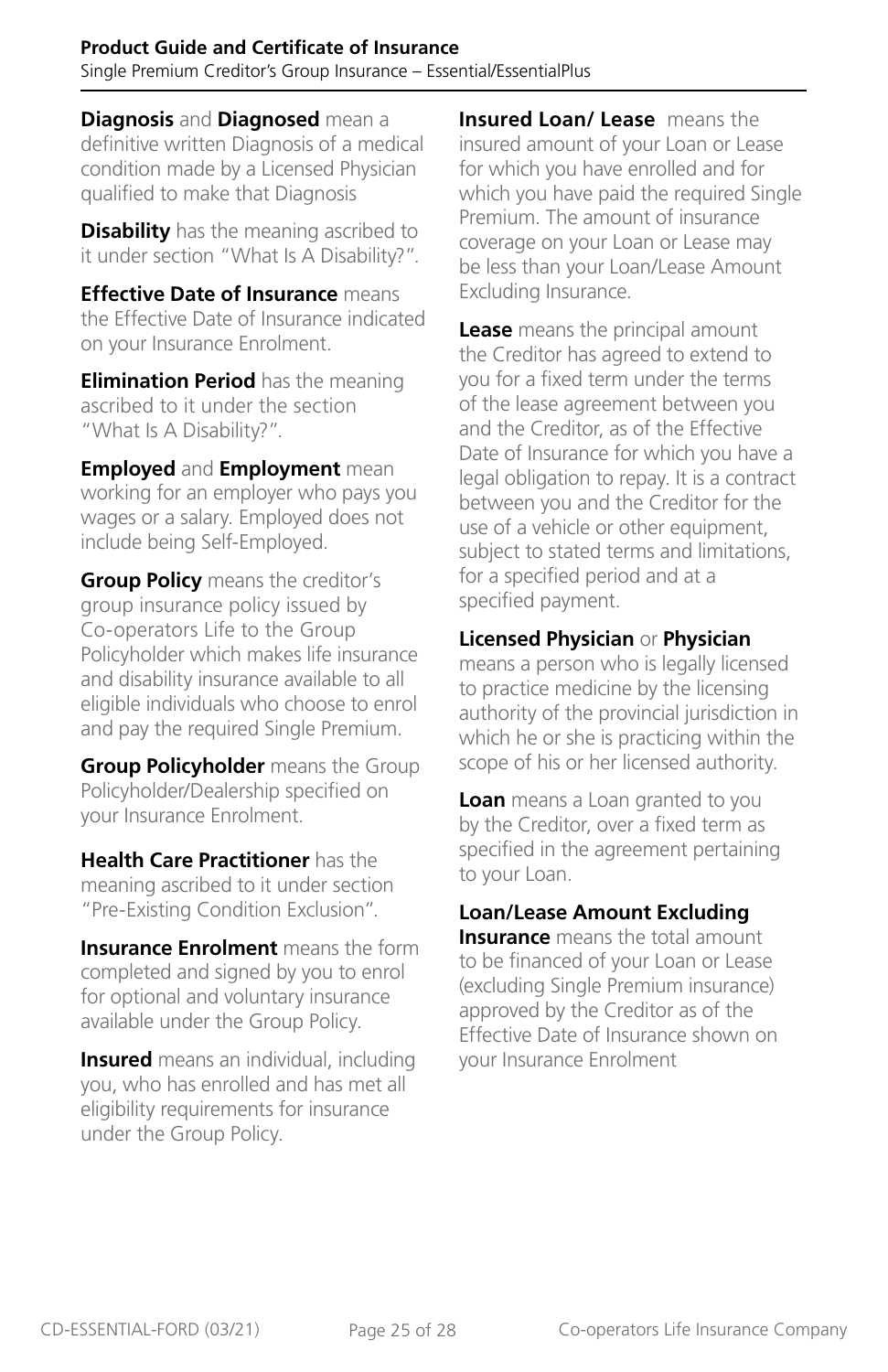#### **Product Guide and Certificate of Insurance** Single Premium Creditor's Group Insurance – Essential/EssentialPlus

#### **Maximum Benefit Period Per**

**Occurrence** has the meaning ascribed to it under section "Limitations On Insurance Benefits".

#### **Maximum Insurance Available (excluding insurance premium)**

has the meaning ascribed to it under section "Limitations On Insurance Benefits".

#### **Maximum Monthly Benefit**

**Payable** has the meaning ascribed to it under section "Limitations On Insurance Benefits".

**Maximum Term of Insurance** has the meaning ascribed to it under section "Limitations On Insurance Benefits".

**Medical Advice** or **Treatment** has the meaning ascribed to it under section "Pre-Existing Condition Exclusion".

**Negative Equity** has the meaning ascribed to it under the following sections:

- i) "What is The Life Insurance Benefit?"
- ii) "What is a Living Benefit?"

**Outstanding Balance** means the present value of your remaining Loan payments or Lease payments (excluding the Residual/Balloon Amount) and is calculated as the lesser of:

- i) amount determined by the Creditor that you the owe on your Loan or Lease;
- ii) the Insured Loan/Lease amount; or
- iii) the Maximum Insurance Available (excluding insurance premium) shown on your Insurance Enrolment.

**Pre-Existing Condition** has the meaning ascribed to it under section "Pre-Existing Condition Exclusion".

**Pre-Existing Condition Exclusion Period** has the meaning ascribed to it under section "Pre-Existing Condition Exclusion".

**Principal Occupation** means the occupation from which you derived at least 75 per cent of your gross pay for the 12 month period immediately preceding the date of your Total Disability.

**Recurring Disabilities** has the meaning ascribed to it under section "What Is A Disability?".

**Refinance** has the meaning ascribed to it under section "Refinancing Your Loan or Lease".

#### **Residual Value/Balloon Payment**,

as shown on your Insurance Enrolment, means a lump sum payment due at the end of the term of your Loan or Lease. This amount is not insured with Single Premium insurance.

**Return to Work** means the date the Insured returns to work part-time, full-time or progressively, or on a temporary assignment, whether to carry out his or her normal duties, or any other duties.

**Seasonal Employee** means your occupation is solely and directly subject to specific, identifiable and predictable periods of time during each calendar year when work is unavailable due to seasonal changes in the weather or other natural, non-economic factors which limit the period of time during which you are able to perform your occupation.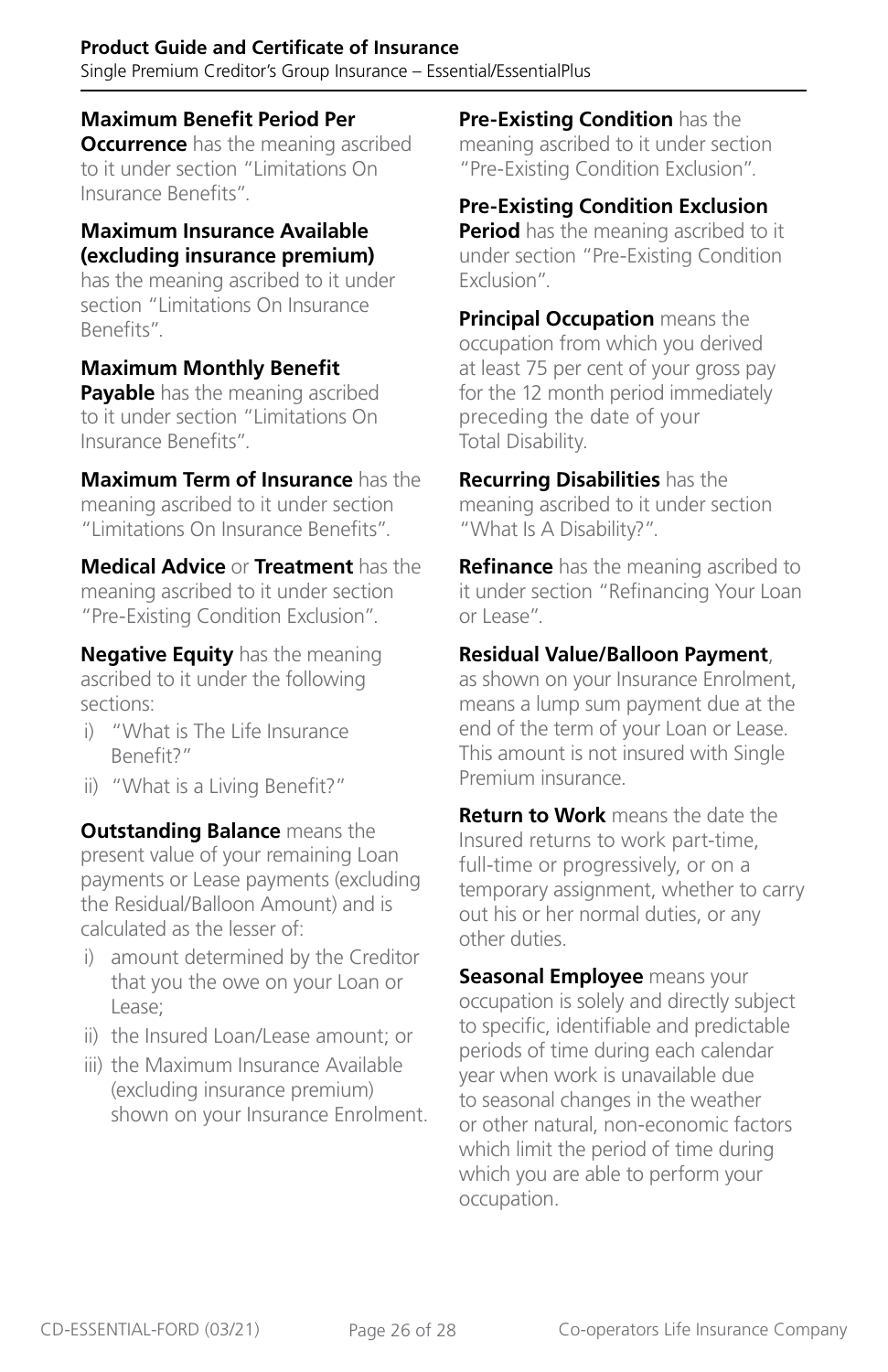**Self-Employed** means working for income derived directly from a Business you own, including a trade, occupation, profession, partnership, corporation or other entity in which you have an ownership interest of sufficient magnitude to influence, control or direct your continuing and future Employment.

**Settlement Interest** means interest on the Negative Equity amount of your Insured Loan/Lease which we will pay as part of insurance benefit. It is calculated, at a rate and for a term as determined by us, from the date of your death, or the date of diagnosis of your terminal illness, depending on the insurance benefit payable, not to exceed 90 days.

**Single Premium** has the meaning ascribed to it under section "About Your Insurance Premium".

**Suicide** has the meaning ascribed to it under "EXCLUSIONS: When Your Life Insurance Benefit Will Not Be Paid".

#### **Totally Disabled** and **Total Disability**

has the meaning ascribed to it under section "What Is A Disability?".